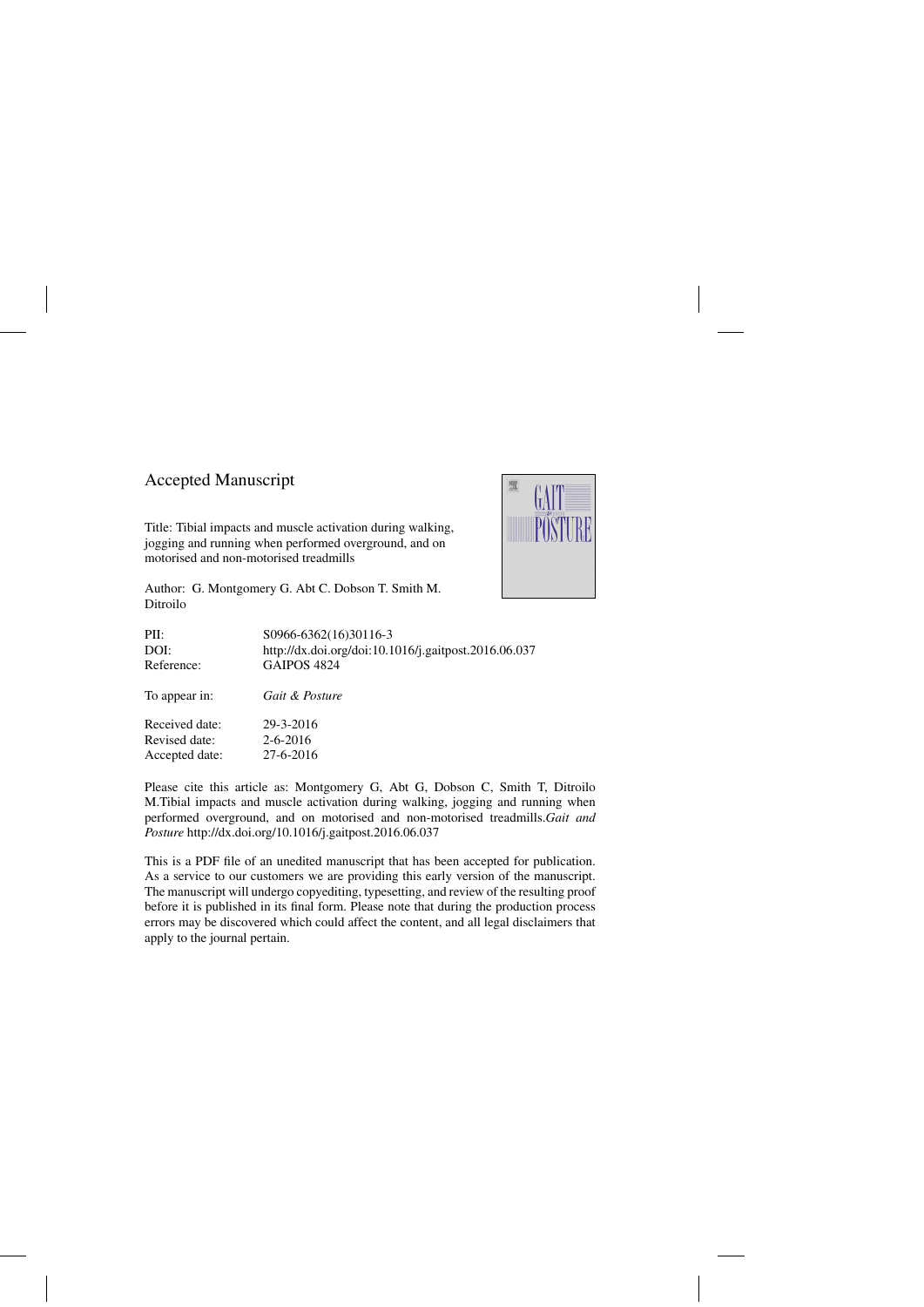#### **CCEPTED** NUSCR

# **Tibial impacts and muscle activation during walking, jogging and running when performed overground, and on motorised and non‐motorised treadmills**

G. Montgomery<sup>1</sup>, G. Abt<sup>1</sup>, C. Dobson<sup>2</sup>, T. Smith<sup>3</sup>, and M. Ditroilo<sup>4</sup>

<sup>1</sup> Sport, Health and Exercise Science Department, University of Hull, Hull, UK

<sup>2</sup> School of Engineering, University of Hull, Hull, UK

<sup>3</sup>Faculty of Education, Health & Wellbeing, University of Wolverhampton, Wolverhampton, UK

<sup>4</sup> School of Public Health, Physiotherapy and Sports Science, University College Dublin, Dublin, Ireland

**Corresponding Author.** Tel: +44 1482 466314 E‐mail address: g.montgomery@2012.hull.ac.uk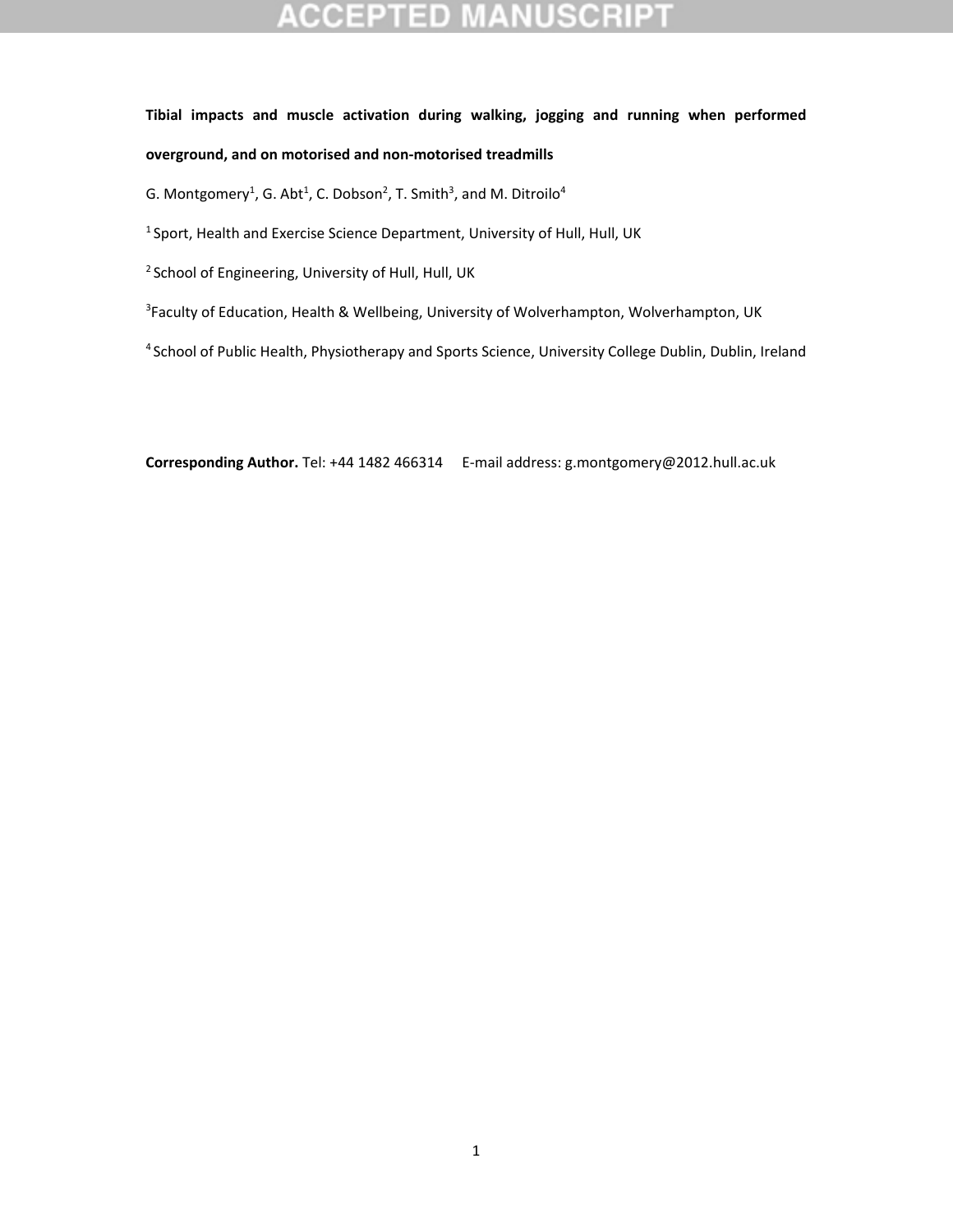#### **Highlights**

- Non‐motorised treadmill locomotion creates large reductions in tibial acceleration.
- Non‐motorised treadmill locomotion increases lower limb muscular activation.
- Non-motorised treadmill locomotion decreases cycle time/increases step frequency.

#### **Abstract**

*Purpose:* To examine tibial acceleration and muscle activation during overground (OG), motorised treadmill (MT) and non‐motorised treadmill conditions (NMT) when walking, jogging and running at matched velocities.

*Methods:* An accelerometer recorded acceleration at the mid‐tibia and surface EMG electrodes recorded rectus femoris (RF), semitendinosus (ST), tibialis anterior (TA) and soleus (SL) muscle activation during OG, MT and NMT locomotion whilst walking, jogging and running.

*Results:* The NMT produced large reductions in tibial acceleration when compared with OG and MT conditions across walking, jogging and running conditions. RF EMG was small-moderately higher in the NMT condition when compared with the OG and MT conditions across walking, jogging and running conditions. ST EMG showed large and very large increases in the NMT when compared to OG and MT conditions during walking whilst SL EMG found large increases on the NMT when compared to OG and MT conditions during running. The NMT condition generated very large increases in step frequency when compared to OG and MT conditions during walking, with large and very large decreases during jogging and very large decreases during running.

*Conclusions:* The NMT generates large reductions in tibial acceleration, moderate to very large increases in muscular activation and large to very large decreases in cycle time when compared to OG and MT locomotion. Whilst this may decrease the osteogenic potential of NMT locomotion, there may be uses for NMTs during rehabilitation for lower limb injuries.

**Key Words:** Accelerometer, EMG, Biomechanics, Treadmill, Locomotion

2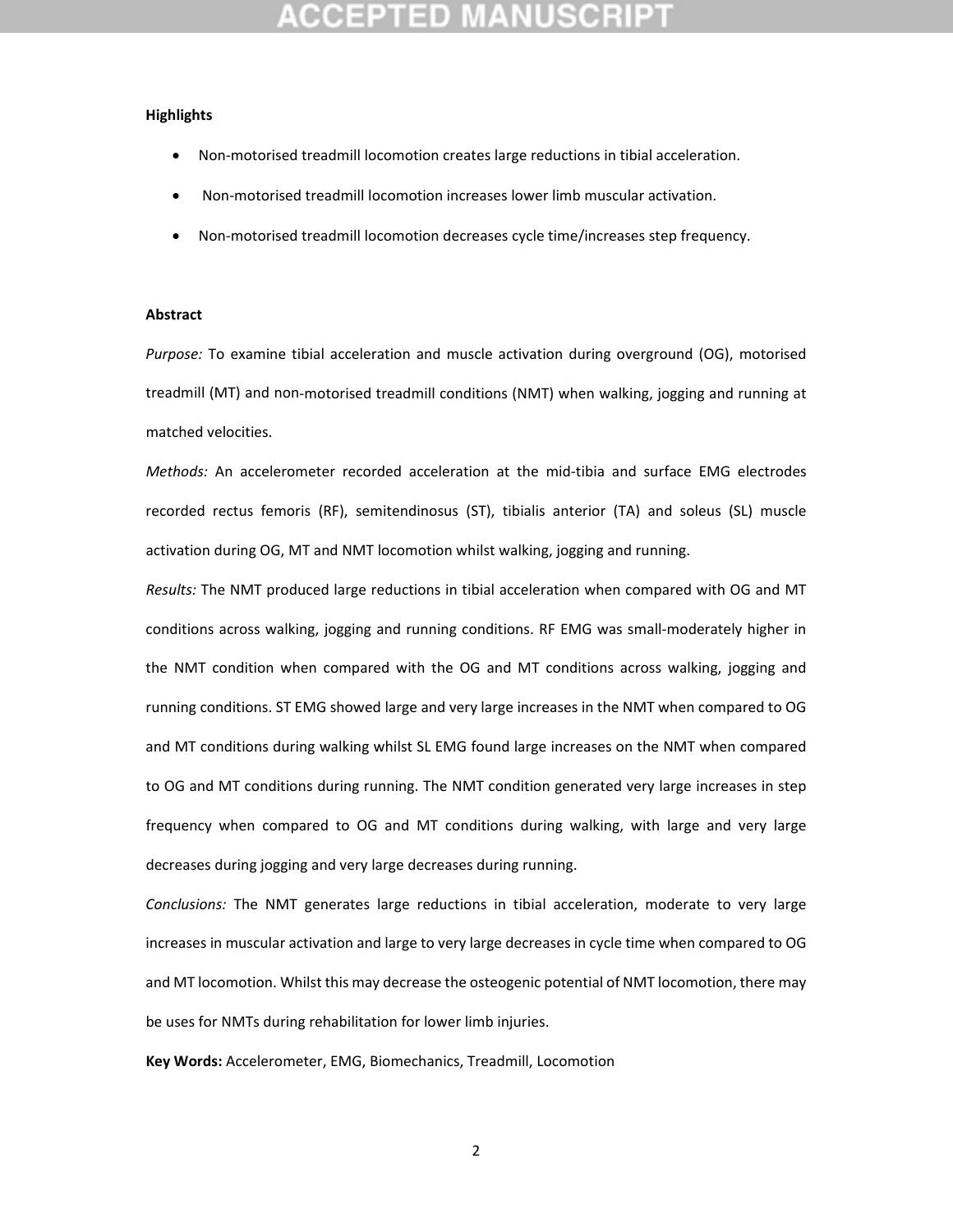#### **Introduction**

Walking and running are the most common forms of human locomotion and are usually performed overground. However, walking and running are often performed on treadmills as attractive alternatives and to facilitate studies under controlled conditions.

The motorised treadmill is the most common ergometer and is powered by a motor that keeps the treadmill belt at a constant velocity. The non‐motorised treadmill is less common and is characterised by a freely moveable treadmill belt powered by the individual by means of a horizontal tether attached at the waist. This allows the self‐propelled belt to rotate according to the speed of the participant. Several studies have compared motorised treadmill vs overground locomotion to examine kinematics [1], ground reaction forces [\[2\]](https://www.researchgate.net/publication/6882769_A_kinematic_and_kinetic_comparison_of_overground_and_treadmill_walking_in_healthy_subjects?el=1_x_8&enrichId=rgreq-d792737d95dfc5df4f76784638a03048-XXX&enrichSource=Y292ZXJQYWdlOzMwNDUzMjQ2ODtBUzozODAwNzg5NzEyMTE3OTBAMTQ2NzYyOTI5Njc4NQ==) and muscular activation differences [\[3,](https://www.researchgate.net/publication/49737711_Comparison_of_elliptical_training_stationary_cycling_treadmill_walking_and_overground_walking_Electromyographic_patterns?el=1_x_8&enrichId=rgreq-d792737d95dfc5df4f76784638a03048-XXX&enrichSource=Y292ZXJQYWdlOzMwNDUzMjQ2ODtBUzozODAwNzg5NzEyMTE3OTBAMTQ2NzYyOTI5Njc4NQ==)[4,](https://www.researchgate.net/publication/5798617_Biomechanics_of_overground_vs_treadmill_walking_in_healthy_individuals?el=1_x_8&enrichId=rgreq-d792737d95dfc5df4f76784638a03048-XXX&enrichSource=Y292ZXJQYWdlOzMwNDUzMjQ2ODtBUzozODAwNzg5NzEyMTE3OTBAMTQ2NzYyOTI5Njc4NQ==)[5\].](https://www.researchgate.net/publication/19130523_Treadmill_vs_floor_walking_Kinematics_electromyogram_and_heart_rate?el=1_x_8&enrichId=rgreq-d792737d95dfc5df4f76784638a03048-XXX&enrichSource=Y292ZXJQYWdlOzMwNDUzMjQ2ODtBUzozODAwNzg5NzEyMTE3OTBAMTQ2NzYyOTI5Njc4NQ==) Similarly, non‐motorised treadmill and overground locomotion have been compared for 5000 m performance time, electromyography (EMG), blood lactate, oxygen uptake kinetics, heart rate [\[6\],](https://www.researchgate.net/publication/269414734_The_validity_of_endurance_running_performance_on_the_Curve_3_TM_non-motorised_treadmill?el=1_x_8&enrichId=rgreq-d792737d95dfc5df4f76784638a03048-XXX&enrichSource=Y292ZXJQYWdlOzMwNDUzMjQ2ODtBUzozODAwNzg5NzEyMTE3OTBAMTQ2NzYyOTI5Njc4NQ==) maximal sprinting performance [\[7\]](https://www.researchgate.net/publication/221737188_The_Reliability_and_Validity_of_Short-Distance_Sprint_Performance_Assessed_on_a_Nonmotorized_Treadmill?el=1_x_8&enrichId=rgreq-d792737d95dfc5df4f76784638a03048-XXX&enrichSource=Y292ZXJQYWdlOzMwNDUzMjQ2ODtBUzozODAwNzg5NzEyMTE3OTBAMTQ2NzYyOTI5Njc4NQ==) and 6‐minute walk distance [8] that have all highlighted dissimilarities between the conditions which could affect the mechanical loading environment and also the musculoskeletal adaptations generated by different locomotion conditions.

Walking and running, either overground or on a treadmill are recommended for the health of the general population [9], with benefits including reduced body fat, lowered resting heart rate and increased maximal oxygen uptake [\[10\].](https://www.researchgate.net/publication/280103617_Meta-Analyses_of_the_Effects_of_Habitual_Running_on_Indices_of_Health_in_Physically_Inactive_Adults?el=1_x_8&enrichId=rgreq-d792737d95dfc5df4f76784638a03048-XXX&enrichSource=Y292ZXJQYWdlOzMwNDUzMjQ2ODtBUzozODAwNzg5NzEyMTE3OTBAMTQ2NzYyOTI5Njc4NQ==) Walking and running are also recommended for maintaining bone health during ageing [11,12,13,14]. For bone health, it is important to establish the magnitude of mechanical loading and muscle activation generated by walking and running as the intensity of loading encourages skeletal adaptation [\[15\].](https://www.researchgate.net/publication/6657878_Effect_of_impact_exercise_and_its_intensity_on_bone_geometry_at_weight-bearing_tibia_and_femur?el=1_x_8&enrichId=rgreq-d792737d95dfc5df4f76784638a03048-XXX&enrichSource=Y292ZXJQYWdlOzMwNDUzMjQ2ODtBUzozODAwNzg5NzEyMTE3OTBAMTQ2NzYyOTI5Njc4NQ==) Muscular activation has been linked with internal compressive forces that increase the mechanical loading on bones [\[16\]](https://www.researchgate.net/publication/14098146_Relations_between_compressive_axial_forces_in_an_instrumented_massive_femoral_implant_ground_reaction_forces_and_integrated_electromyographs_from_vastus_lateralis_during_various_). In addition, muscles impose a stress on the skeletal system which increases bone remodelling [\[17\].](https://www.researchgate.net/publication/26879368_Is_Bone) Impact forces and muscle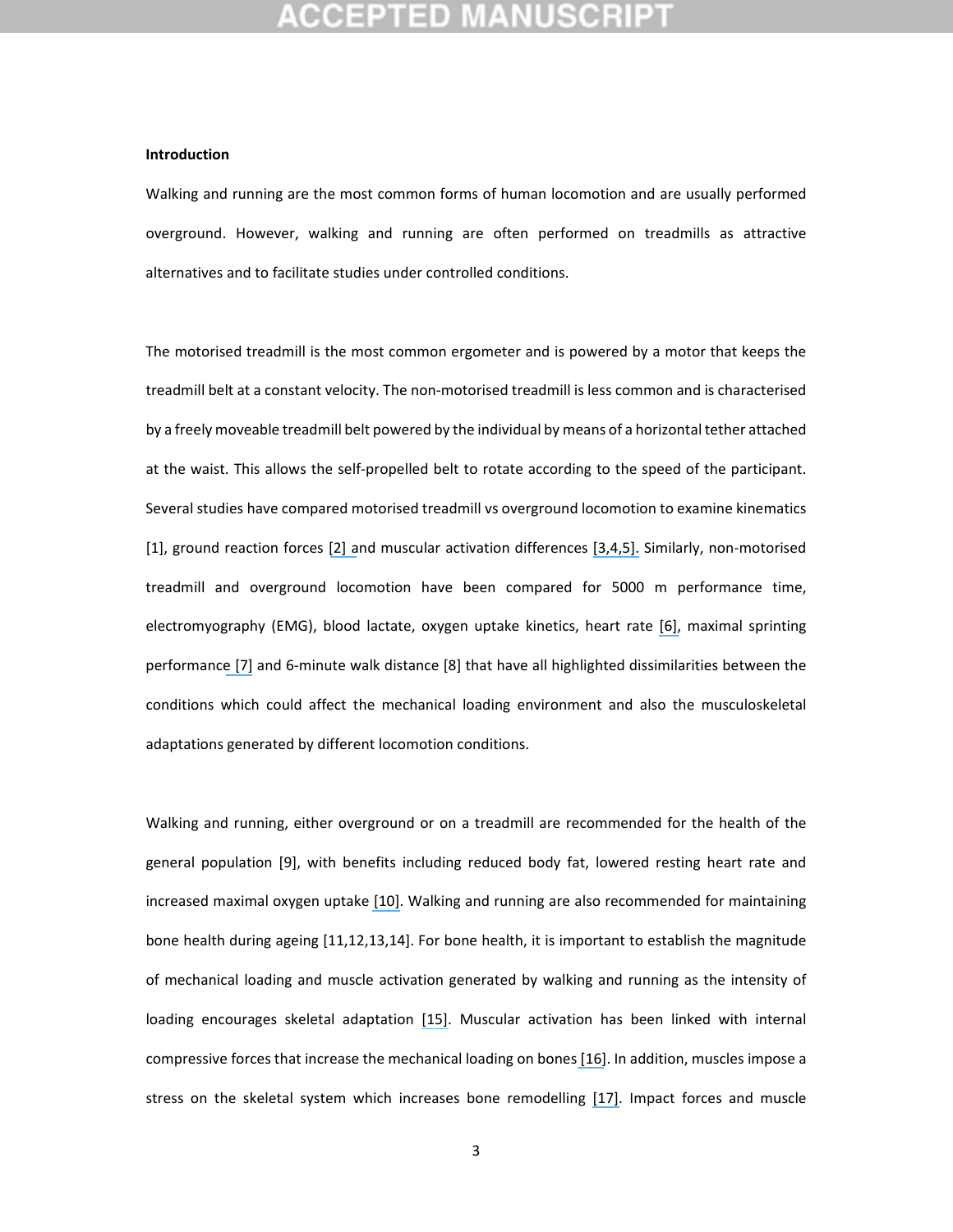## GEPTED

activation patterns are well recognised in the habitual human gait, with accelerometry and EMG showing the forces experienced and internal muscle activity [\[18,1](https://www.researchgate.net/publication/5478635_Test-Retest_Reliability_and_Minimal_Clinical_Change_Determination_for_3-Dimensional_Tibial_and_Femoral_Accelerations_During_Treadmill_Walking_in_Knee_Osteoarthritis_Patients?el=1_x_8&enrichId=rgreq-d792737d95dfc5df4f76784638a03048-XXX&enrichSource=Y292ZXJQYWdlOzMwNDUzMjQ2ODtBUzozODAwNzg5NzEyMTE3OTBAMTQ2NzYyOTI5Njc4NQ==)9,[20\].](https://www.researchgate.net/publication/12711682_Shock_accelerations_and_attenuation_in_downhill_and_level_running?el=1_x_8&enrichId=rgreq-d792737d95dfc5df4f76784638a03048-XXX&enrichSource=Y292ZXJQYWdlOzMwNDUzMjQ2ODtBUzozODAwNzg5NzEyMTE3OTBAMTQ2NzYyOTI5Njc4NQ==) Due to the biomechanical differences between overground, motorised treadmill and non‐motorised treadmill conditions, there is also the potential for the impact forces and EMG to show differences across the locomotion conditions which would alter the mechanical loading environment. It is therefore important to establish the mechanical loading generated during each condition to determine their osteogenic potential.

Given the popularity of walking and running overground and on treadmills, it is important to understand how the impacts and muscle activity respond under different conditions in these types of locomotion. We hypothesise that as differences have been highlighted in a number of physiological variables during NMT locomotion compared with overground locomotion, that the impact forces and EMG may also be altered when using a NMT which could change the mechanical loading stimulus for musculoskeletal adaptations. This is the first study to comprehensively examine impacts and muscle activation during locomotion at different velocities and in different conditions within the same population. Accordingly, the aim of this study was to examine the ground impacts via accelerometry (ACC) and muscle activation via surface EMG generated during overground (OG), motorised treadmill (MT) and non‐motorised treadmill (NMT) conditions when walking, jogging and running at matched speeds.

#### **Methods**

#### *Participants*

All 15 participants (mean  $\pm$  SD: 24.2  $\pm$  3.8 y, 179.5  $\pm$  3.9 cm, 81.0  $\pm$  7.2 kg) were recreationally active. Familiarisation was undertaken at least 48 h before the main testing, and involved walking, jogging and running at a constant speed on a non‐motorised treadmill (NMT). Participants were already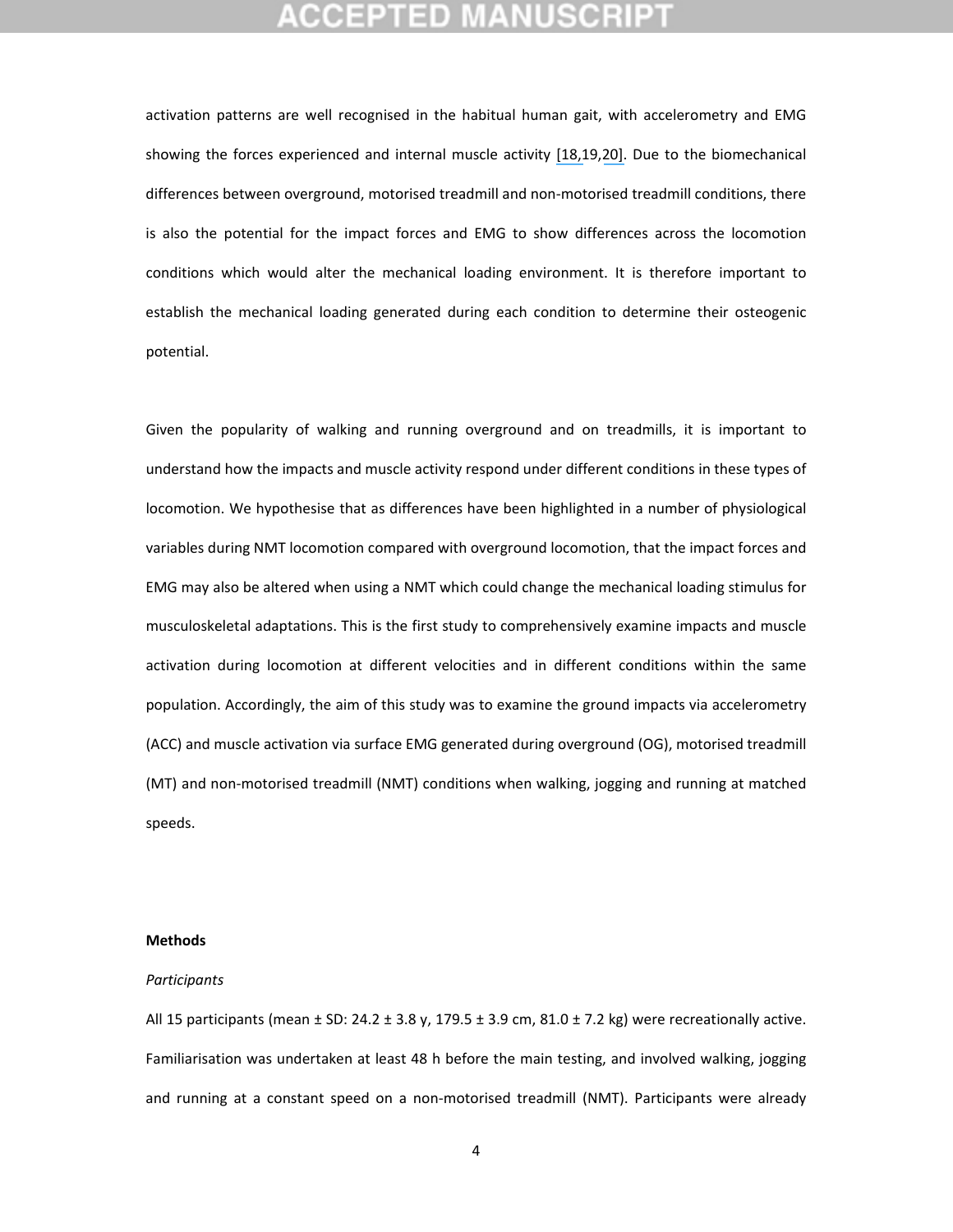familiar with overground and motorised treadmill locomotion. The protocol was approved by the institutional ethics committee and informed consent was obtained from all participants prior to testing.

### *Procedures*

Tibial acceleration and lower body muscle activation were measured during OG, MT and NMT locomotion whilst walking, jogging and running at matched velocities using a cross sectional repeated measures design. Following a warm up of walking, jogging, running and dynamic stretching, participants walked, jogged and ran along a 40 m indoor laboratory at a self‐selected constant velocity whilst instantaneous velocity was recorded at 100 Hz with a speed meter via a waist harness (Speed Real Time, AP Lab, V3.1 – 2012, Rome, Italy). Trials were repeated if necessary to achieve a constant velocity (determined from manual inspection of velocity data). Overground walking  $(1.56 \pm 0.15 \text{ m}\cdot\text{s}^{-1})$ <sup>1</sup>), jogging (2.88 ± 0.35 m·s<sup>-1</sup>) and running (4.28 ± 0.36 m·s<sup>-1</sup>) were individually replicated during 30 s bouts on a MT (Woodway ELG55, Woodway, Weil an Rhein, Germany) and NMT (Woodway Force 2.0. Woodway, Weil an Rhein, Germany) in a randomised order. MT speeds were constant whereas NMT speeds were matched when walking (1.56 ± 0.13 m·s<sup>-1</sup>), jogging (2.88 ± 0.35 m·s<sup>-1</sup>) and running (4.25 ± 0.37 m·s<sup>-1</sup>). Participants were instructed to walk, jog or run "naturally". Trials were separated by 4-5 min rest allowing sufficient recovery and to reduce any effects of fatigue. Umbro 5v5 trainers (Umbro, Cheshire, UK) were worn by all participants in their correct size to standardise footwear.

ACC and EMG data were collected synchronously (sampling rate = 1500 Hz, input impedance > 100 MΩ, CMRR > 100 dB, baseline noise < 1µV RMS, base gain = 200, final gain = 500) and stored on a computer using a 16‐bit resolution wireless system (Desktop DTS, Noraxon USA Inc, Arizona, USA). An accelerometer (DTS 3D accelerometer‐16 g, Noraxon USA Inc, Arizona, USA) was attached to the mid‐ anterior right tibia (50% of the distance between the tibial tuberosity and medial malleolus). Surface EMG electrodes (Ambu Blue Sensor N, Ambu, Cambridgeshire, UK) were placed over the rectus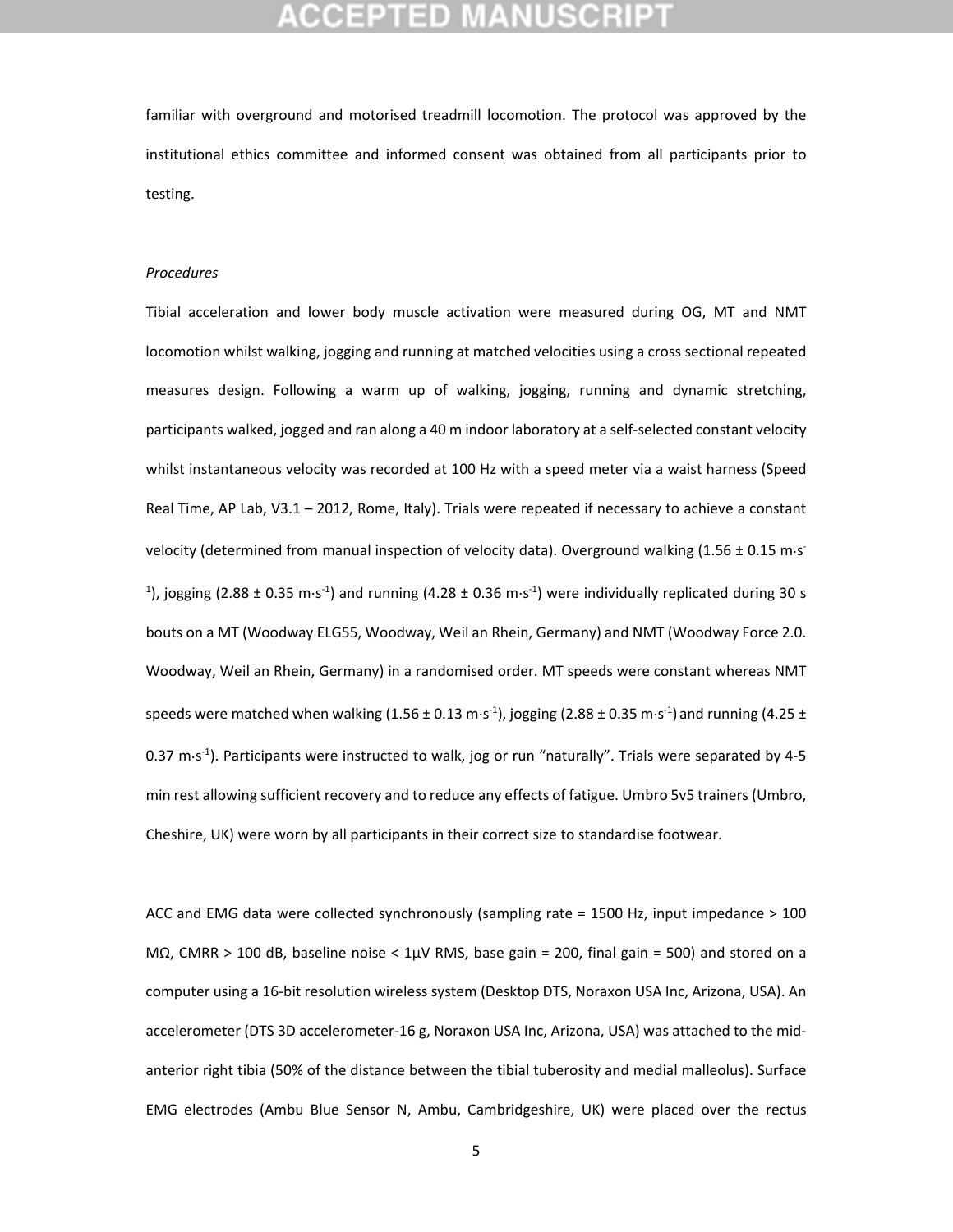femoris (RF), semitendinosus (ST), tibialis anterior (TA), and soleus (SL) muscles of the participant's right leg in accordance with SENIAM surface electromyography recommendations [\[21\].](https://www.researchgate.net/publication/303802872_European_recommendations_for_surface_electromyography?el=1_x_8&enrichId=rgreq-d792737d95dfc5df4f76784638a03048-XXX&enrichSource=Y292ZXJQYWdlOzMwNDUzMjQ2ODtBUzozODAwNzg5NzEyMTE3OTBAMTQ2NzYyOTI5Njc4NQ==) Prior to electrode attachment, the skin was shaved, abraded and cleansed with a 70% alcohol swab. ACC and EMG wearable hardware were secured with surgical tape and elasticated bandages to reduce unwanted movement and signal artefacts.

#### *Data Processing*

Each gait cycle wasidentified using tibia accelerometer data, beginning at the lowest trough preceding the impact peak of the right tibia (which represented initial ground contact) and ending at the same point preceding the next impact peak of the right tibia [\[22\]](https://www.researchgate.net/publication/281511105_Analysis_of_several_methods_and_inertial_sensors_locations_to_assess_gait_parameters_in_able-bodied_subjects?el=1_x_8&enrichId=rgreq-d792737d95dfc5df4f76784638a03048-XXX&enrichSource=Y292ZXJQYWdlOzMwNDUzMjQ2ODtBUzozODAwNzg5NzEyMTE3OTBAMTQ2NzYyOTI5Njc4NQ==). Eight cycles were selected for analysis from a section where the participant was moving at a matched constant velocity in each condition. Point of ground contact was established using pilot data where synchronised motion capture, ground reaction force, sacrum and tibia accelerometers were used.

ACC data was low-pass filtered at cut-offs of 16, 33 and 40 Hz for walking, jogging and running respectively across all conditions based on a cut-off frequency set at 95% of the signal energy from a mean of the trials from the first 10 participants [\[23\].](https://www.researchgate.net/publication/235796539_Determination_of_Gait_Events_Using_an_Externally_Mounted_Shank_Accelerometer?el=1_x_8&enrichId=rgreq-d792737d95dfc5df4f76784638a03048-XXX&enrichSource=Y292ZXJQYWdlOzMwNDUzMjQ2ODtBUzozODAwNzg5NzEyMTE3OTBAMTQ2NzYyOTI5Njc4NQ==) Acceleration peak was established as the immediate impact peak following ground contact. Acceleration gradient was calculated as the slope from the point of ground contact to the acceleration peak [\[24\]](https://www.researchgate.net/publication/51381640_Acceleration_slope_of_exercise-induced_impacts_is_a_determinant_of_changes_in_bone_density?el=1_x_8&enrichId=rgreq-d792737d95dfc5df4f76784638a03048-XXX&enrichSource=Y292ZXJQYWdlOzMwNDUzMjQ2ODtBUzozODAwNzg5NzEyMTE3OTBAMTQ2NzYyOTI5Njc4NQ==) and cycle time was calculated as the duration between right foot ground contacts upon landing. Acceleration peak, acceleration gradient and cycle time were averaged across 8 cycles per trial.

EMG data was band‐pass filtered (bi‐directional Butterworth, 10‐500 Hz), full wave rectified and low‐ pass filtered at 15 Hz to obtain linear envelopes. EMG amplitude was calculated as the area under the curve (trapezium method) for each of the 8 identified cycles. EMG amplitude was taken as the mean across 8 cycles per trial and normalised to the NMT run trial. EMG co-contraction values were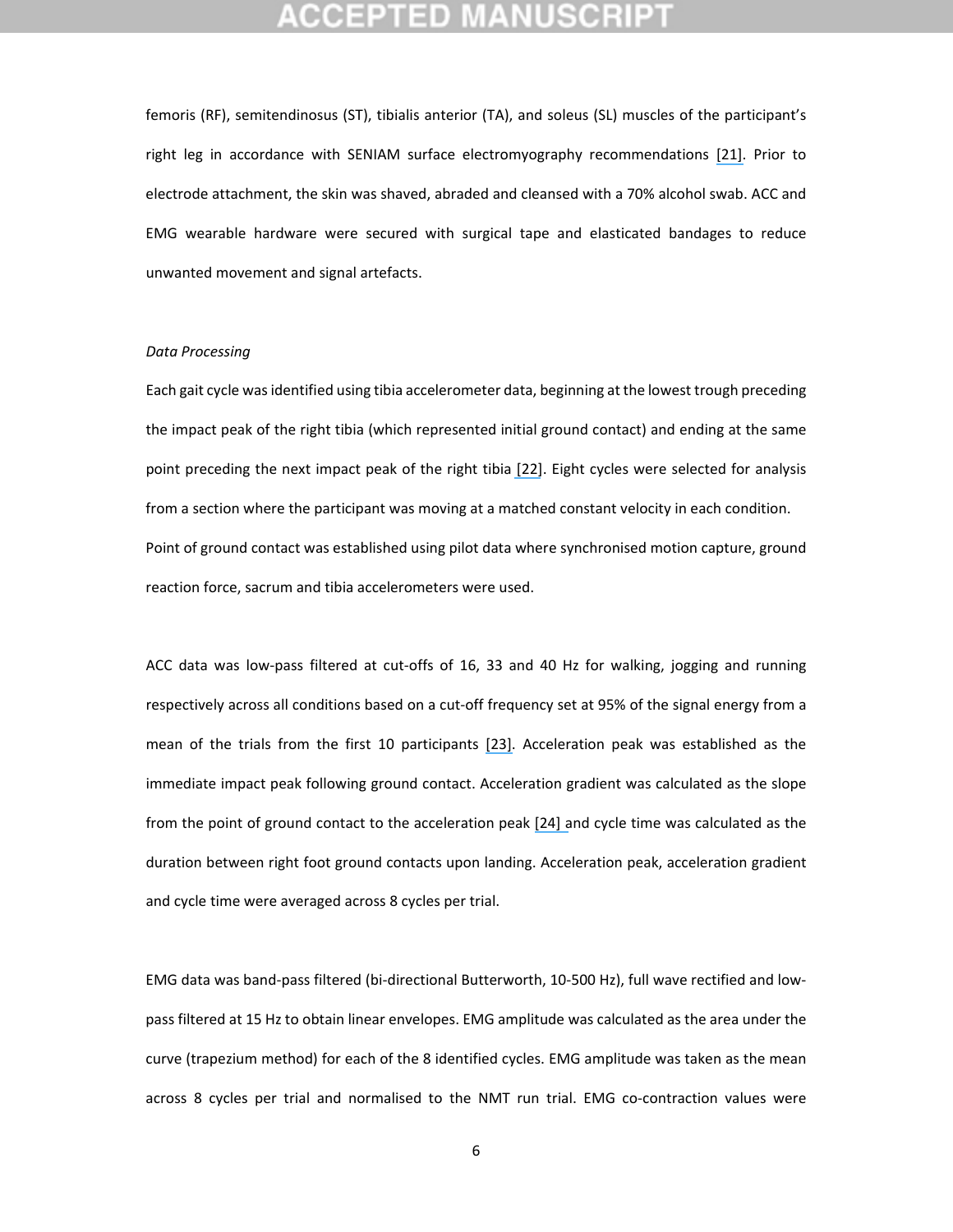calculated, expressing the EMG amplitude of the agonist musculature as a percentage of the antagonistic musculature. RF values were expressed as a percentage of the ST values whilst TA values were expressed as a percentage of the SL values. A value of 100 indicates equal activation of the agonist and antagonist muscles. Values over 100 indicate greater RF or greater TA muscle activation compared to the ST and SL muscles respectively [\[25\].](https://www.researchgate.net/publication/5954902_Agonist_versus_antagonist_muscle_fatigue_effects_on_thigh_muscle_activity_and_vertical_ground_reaction_during_drop_landing?el=1_x_8&enrichId=rgreq-d792737d95dfc5df4f76784638a03048-XXX&enrichSource=Y292ZXJQYWdlOzMwNDUzMjQ2ODtBUzozODAwNzg5NzEyMTE3OTBAMTQ2NzYyOTI5Njc4NQ==)

Data were processed using Myoresearch XP software (Myoresearch XP Master Edition 1.08.27, Noraxon USA Inc, Arizona, USA) and a bespoke MATLAB programme (MATLAB R2011a, Mathworks, Cambridge, UK).

#### *Statistical Analysis*

Data containing excessive signal interference were removed. Parametric data were statistically analysed using two‐way (3 conditions x 3 velocities) repeated measures ANOVAs (Sidak adjustments) with post-hoc pairwise comparisons using SPSS (IBM SPSS Statistics Version 20.0. IBM Corp, NY, USA). Where applicable, non-normally distributed data were log-transformed and analysed using parametric methods. Cohen's *d* effect size is reported and evaluated using the following scale: 0‐0.19 trivial, 0.2‐ 0.59 small, 0.6‐1.19 moderate, 1.2‐1.99 large, 2.0‐3.99 very large. Uncertainty in the population estimates are expressed as 95% confidence intervals along with the likelihood that the effect is substantially positive, trivial or substantially negative [26]. For non-parametric data where logtransformation was not possible, Friedman'stests were used to compare main effects of treadmill and velocity conditions. Wilcoxon signed‐rank tests with Bonferroni corrections were used for pairwise comparisons and post hoc tests in SPSS, resulting in an alpha level set at *P* < 0.017 due to 3 groupings. Cliff's Delta (δ) effect size was calculated in R (R Foundation for Statistical Computing 3.2.1, Vienna, Austria) and evaluated using the following scale: 0‐0.146 trivial, 0.147‐0.32 small, 0.33‐0.473 moderate, >0.474 large. Uncertainty in the population estimates are expressed as 95% confidence intervals [27].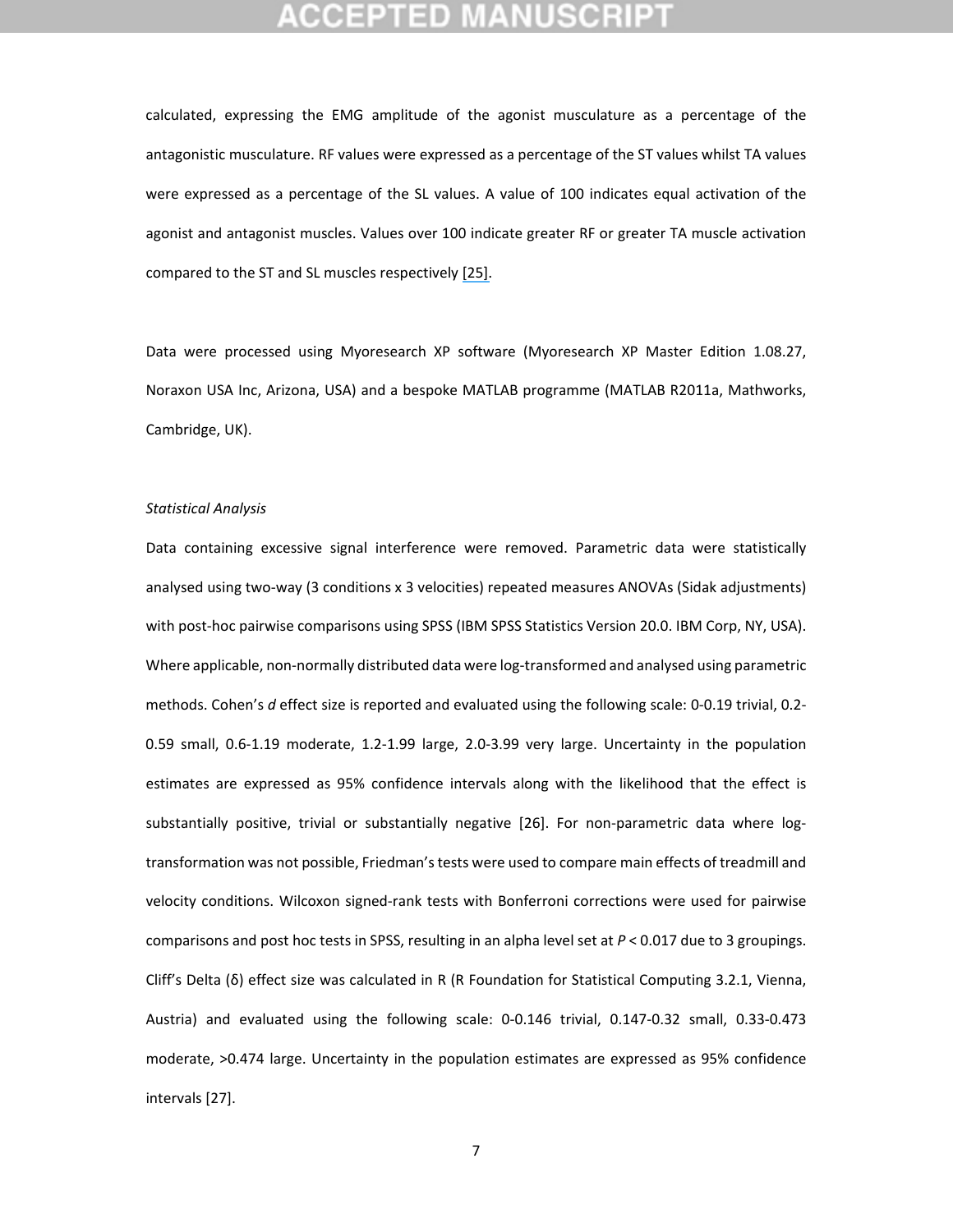#### **Results**

### *Accelerometry*

The running condition resulted in large increases in acceleration peaks and gradients when compared to walking and jogging trials, while jogging trials resulted in large increases in acceleration peaks and gradients when compared to walking trials(Fig. 1). The NMT produced large reductionsin acceleration peaks when compared to OG and MT conditions across all walking ( $\delta$  = -0.56 [95%CI: -0.81 to -0.13], *P* = 0.004; , δ = ‐0.58 [95%CI: ‐0.83 to ‐0.15], *P* = 0.002), jogging (δ = ‐0.64 [95%CI: ‐0.85 to ‐0.23], *P* = 0.001; δ = ‐0.78 [95%CI: ‐0.92 to ‐0.45], *P* = 0.001) and running conditions (δ = ‐0.51 [95%CI: ‐0.77 to ‐ 0.11], *P* = 0.004; δ = ‐0.51 [95%CI: ‐0.78 to ‐0.01], *P* = 0.001). OG and MT conditions were similar. The treadmill condition had no effect on acceleration gradients across walking (*P* = 0.931), jogging (*P* = 0.155) and running (*P* = 0.395) (Fig. 2).

#### *EMG Amplitude*

There was a small to very large increase in all EMG amplitudes (four muscles) during the running condition when compared to walking and jogging trials, while jogging trials generated small to large increases in all EMG amplitudes above walking trials (Table 1). There was a small increase in RF EMG during the NMT condition when compared to the OG condition and a moderate increase when compared to the MT condition across all gait conditions (Table 1). The NMT generated large increases in ST EMG when compared to the OG condition and very large increases in ST EMG when compared to the MT condition whilst the OG condition gave small increases in ST EMG when compared to the MT condition during walking (Table 1). ST EMG was similar across all conditions for jogging and running. OG and NMT conditions produced moderate increasesin TA EMG when compared to the MT condition during walking, additionally the OG condition produced moderate and small increases in TA EMG when compared to the MT condition for jogging and running respectively (Table 1). OG and NMT conditions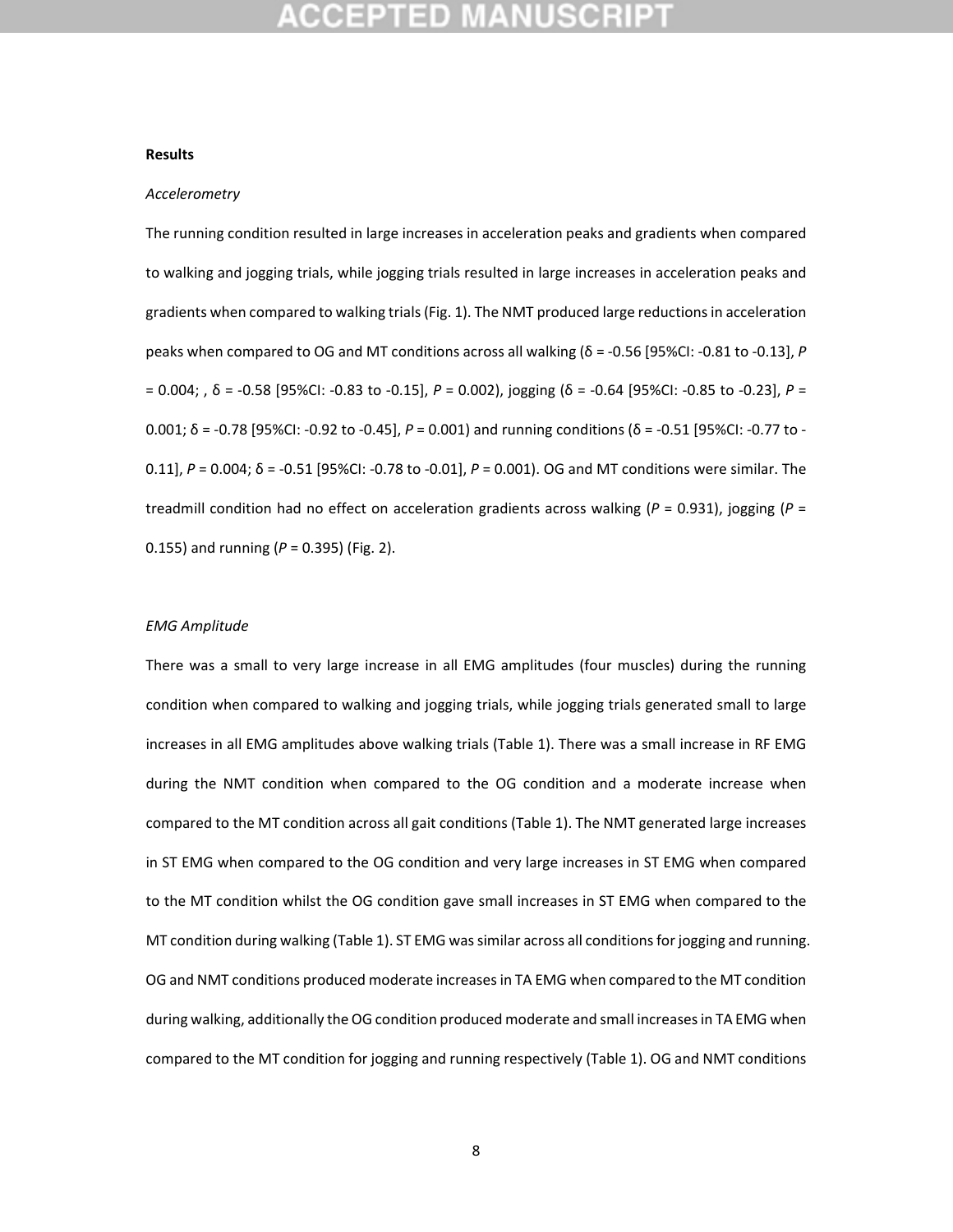created large increases in SL EMG when compared to the MT condition during jogging, while the NMT created large increases in SL EMG when compared to OG and MT conditions during running (Table 1).

#### *Co‐contraction RF/ST*

No statistical differences were observed between conditions during walking trials, however the NMT condition generated moderate increases in co-contraction values when compared to OG conditions and small increases when compared to MT conditions during jogging (*d* = 0.69 [95%CI: 0.17 to 1.21], *P* = 0.033; *d* = 0.33 [95%CI: ‐0.42 to 1.09], *P* = 0.006). The NMT condition generated very large increases in co-contraction values when compared to OG and MT conditions during running  $(d = 2.57$  [95%CI: 1.05 to 4.1], *P* = 0.024; *d* = 2.2 [95%CI: 0.93 to 3.47], *P* = 0.038) (Fig. 3).

### *Co‐contraction TA/SL*

No statistical differences were observed between conditions during walking trials, however the NMT condition displayed small reductions in co-contraction values when compared to OG and MT conditions during jogging (*d* = ‐0.4 [95%CI: ‐0.6 to ‐0.2], *P* = 0.009; *d* = ‐0.35 [95%CI: ‐0.61 to ‐0.1], *P* = 0.027) and running trials (*d* = ‐0.44[95%CI: ‐0.71 to ‐0.17], *P* = 0.023; *d* = ‐0.45 [95%CI: ‐0.75 to ‐0.14], *P* = 0.028) (Fig. 4).

### *Cycle Time*

The NMT condition generated very large decreases in cycle time when compared to OG and MT conditions during walking (*d* = ‐2.24 [95%CI: ‐2.85 to ‐1.63], *P* < 0.001; *d* = ‐2.04 [95%CI: ‐2.64 to ‐1.44], *P* < 0.001), with large and very large decreases during jogging (*d* = ‐1.98 [95%CI: ‐2.5 to ‐1.46], *P* < 0.001; *d* = ‐2.03 [95%CI: ‐2.56 to ‐1.51], *P* < 0.001) and very large decreases during running (*d* = ‐3.03 [95%CI: ‐3.73 to ‐2.33], *P* < 0.001; *d* = ‐2.55[95%CI: ‐3.24 to ‐1.86], *P* < 0.001). OG and MT conditions produced similar cycle times.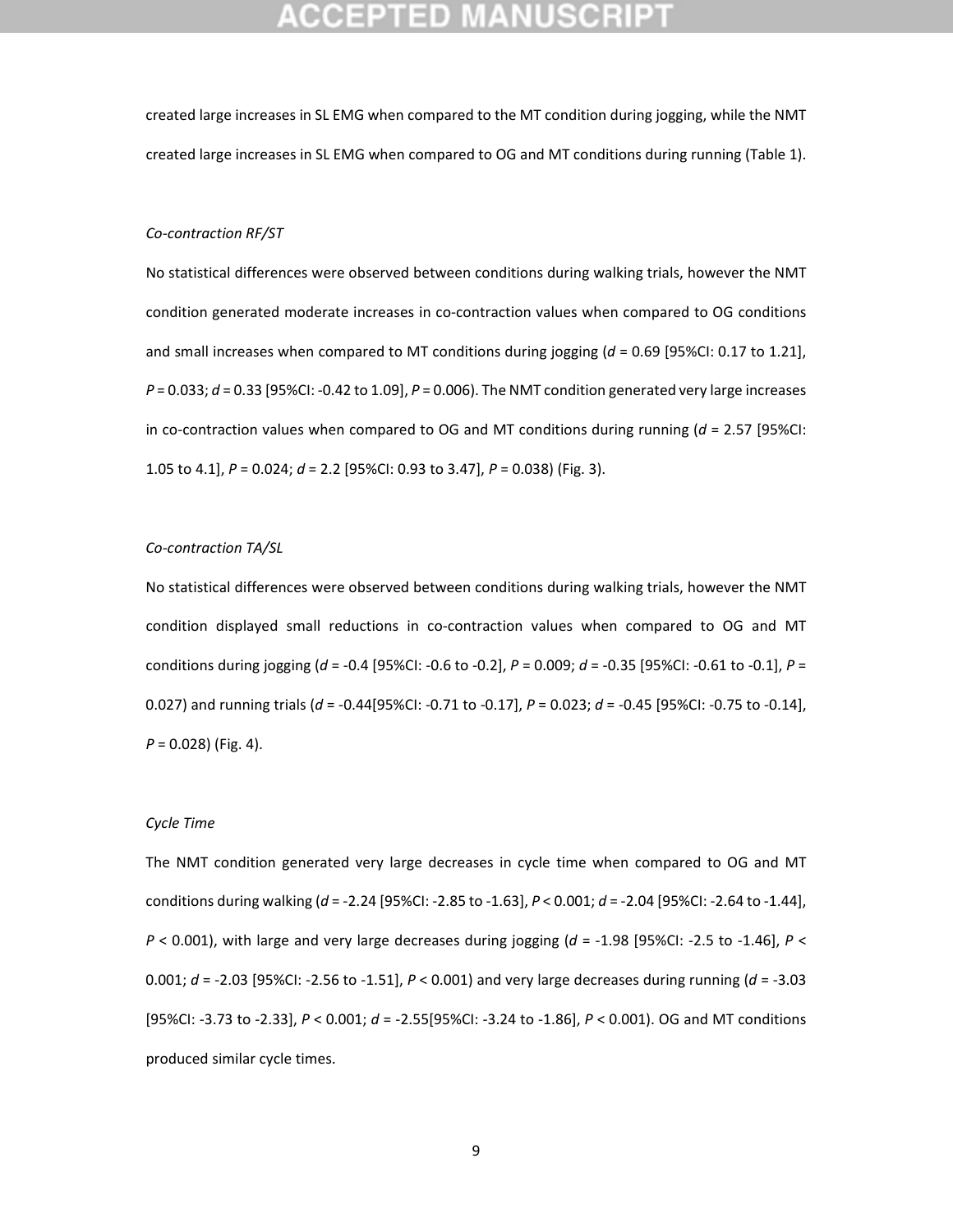#### **Discussion**

The main findings were that exercising on a NMT resulted in large reductions in peak acceleration on impact across all walking, jogging and running trials when compared to OG and MT conditions. Additionally, the NMT condition generated small and moderate increases in RF EMG (all trials), large and very large increases in ST EMG (walking) and large increases in SL EMG (running) in comparison with OG and MT conditions respectively. Findings indicate that habitual locomotion is altered when using a NMT which may decrease the level of mechanical loading and potentially the osteogenic nature of the exercise (as determined by the OI) but could provide useful rehabilitation purposes due to the reduction in impact forces.

Differences in ground reaction forces have been reported between OG and MT locomotion with the OG condition generating a 6% higher bodyweight percentage [\[2](https://www.researchgate.net/publication/6882769_A_kinematic_and_kinetic_comparison_of_overground_and_treadmill_walking_in_healthy_subjects?el=1_x_8&enrichId=rgreq-d792737d95dfc5df4f76784638a03048-XXX&enrichSource=Y292ZXJQYWdlOzMwNDUzMjQ2ODtBUzozODAwNzg5NzEyMTE3OTBAMTQ2NzYyOTI5Njc4NQ==)], although our data indicates that OG and MT conditions give similar acceleration peaks which supports more recent research [\[28\]](https://www.researchgate.net/publication/233787216_Comparison_of_vertical_ground_reaction_forces_during_overground_and_treadmill_running_A_validation_study?el=1_x_8&enrichId=rgreq-d792737d95dfc5df4f76784638a03048-XXX&enrichSource=Y292ZXJQYWdlOzMwNDUzMjQ2ODtBUzozODAwNzg5NzEyMTE3OTBAMTQ2NzYyOTI5Njc4NQ==). The large reduction in peak acceleration during NMT locomotion could be caused by a pronounced forward lean favouring forefoot striking as opposed to heel/midfoot striking, but this assertion warrants research using motion analysis [\[29\].](https://www.researchgate.net/publication/261218559_Use_of_audio_biofeedback_to_reduce_tibial_impact_accelerations_during_running?el=1_x_8&enrichId=rgreq-d792737d95dfc5df4f76784638a03048-XXX&enrichSource=Y292ZXJQYWdlOzMwNDUzMjQ2ODtBUzozODAwNzg5NzEyMTE3OTBAMTQ2NzYyOTI5Njc4NQ==) Large reductions in acceleration peaks during NMT conditions suggest that it is unsuitable for eliciting an osteogenic response, as previously determined thresholds (>4.9 g accounting for standing being 1 g) required to stimulate an increase in bone remodelling [\[15\]](https://www.researchgate.net/publication/6657878_Effect_of_impact_exercise_and_its_intensity_on_bone_geometry_at_weight-bearing_tibia_and_femur?el=1_x_8&enrichId=rgreq-d792737d95dfc5df4f76784638a03048-XXX&enrichSource=Y292ZXJQYWdlOzMwNDUzMjQ2ODtBUzozODAwNzg5NzEyMTE3OTBAMTQ2NzYyOTI5Njc4NQ==) are not consistently met, while OG and MT conditions elicit acceleration peaks above the required threshold when running (Fig. 1). Peak acceleration has been shown to have a graded effect on BMD adaptations with higher accelerations eliciting greater bone adaptations [\[15\].](https://www.researchgate.net/publication/6657878_Effect_of_impact_exercise_and_its_intensity_on_bone_geometry_at_weight-bearing_tibia_and_femur?el=1_x_8&enrichId=rgreq-d792737d95dfc5df4f76784638a03048-XXX&enrichSource=Y292ZXJQYWdlOzMwNDUzMjQ2ODtBUzozODAwNzg5NzEyMTE3OTBAMTQ2NzYyOTI5Njc4NQ==) In the current study, this would indicate that the NMT could reduce BMD adaptations when compared to OG and MT conditions. Peak accelerations showed good agreement with previous MT studies [\[20](https://www.researchgate.net/publication/12711682_Shock_accelerations_and_attenuation_in_downhill_and_level_running?el=1_x_8&enrichId=rgreq-d792737d95dfc5df4f76784638a03048-XXX&enrichSource=Y292ZXJQYWdlOzMwNDUzMjQ2ODtBUzozODAwNzg5NzEyMTE3OTBAMTQ2NzYyOTI5Njc4NQ==)[,29\]](https://www.researchgate.net/publication/261218559_Use_of_audio_biofeedback_to_reduce_tibial_impact_accelerations_during_running?el=1_x_8&enrichId=rgreq-d792737d95dfc5df4f76784638a03048-XXX&enrichSource=Y292ZXJQYWdlOzMwNDUzMjQ2ODtBUzozODAwNzg5NzEyMTE3OTBAMTQ2NzYyOTI5Njc4NQ==) and the large reductions in acceleration peaks during the NMT condition are meaningful in surpassing 0.17 g, which has been suggested to be the minimal detectable change when walking [\[18](https://www.researchgate.net/publication/5478635_Test-Retest_Reliability_and_Minimal_Clinical_Change_Determination_for_3-Dimensional_Tibial_and_Femoral_Accelerations_During_Treadmill_Walking_in_Knee_Osteoarthritis_Patients?el=1_x_8&enrichId=rgreq-d792737d95dfc5df4f76784638a03048-XXX&enrichSource=Y292ZXJQYWdlOzMwNDUzMjQ2ODtBUzozODAwNzg5NzEyMTE3OTBAMTQ2NzYyOTI5Njc4NQ==)]. This might imply that the NMT is better for rehabilitation when gradually re-introducing impact activity to individuals with lower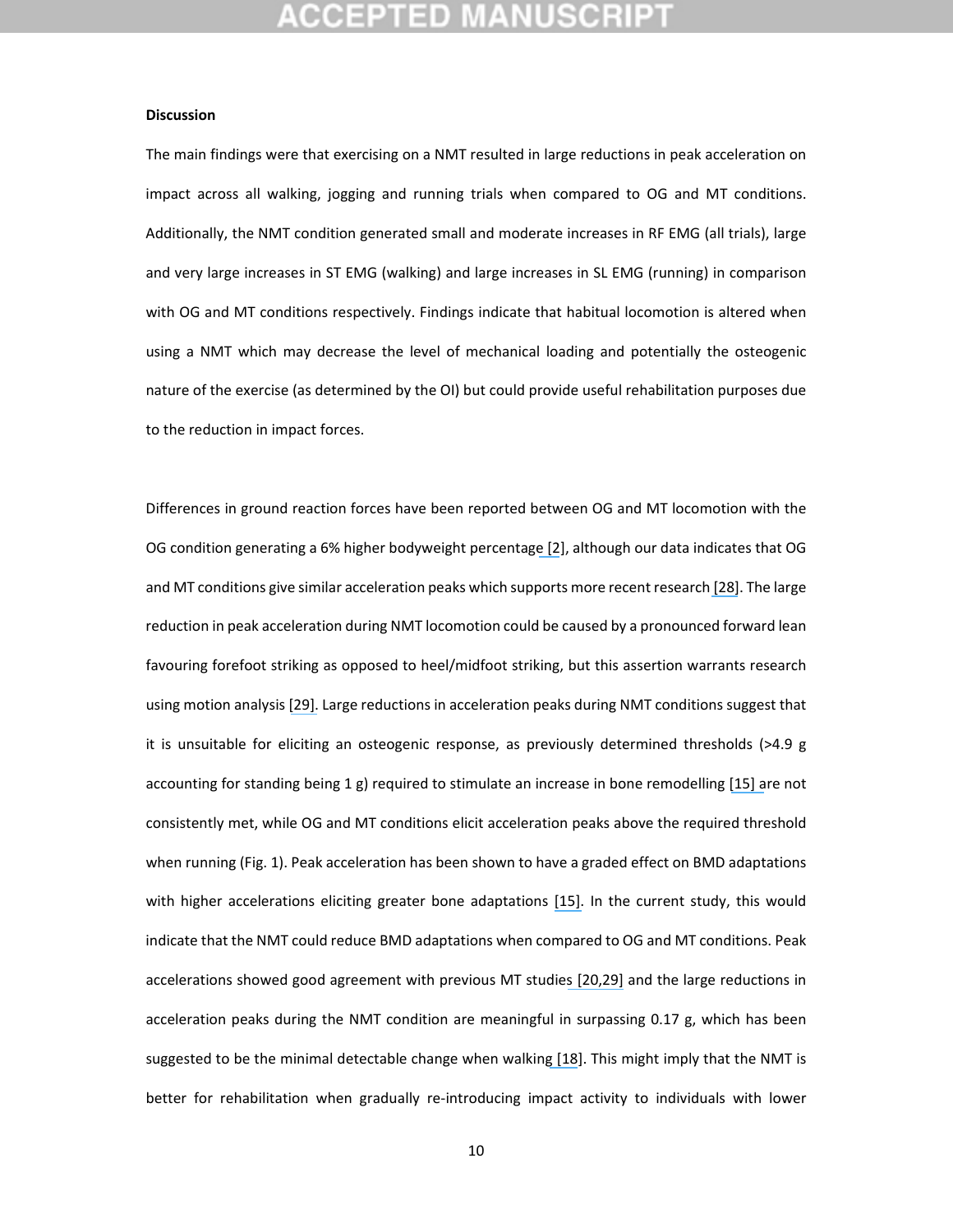extremity injuries. Acceleration gradient is also important in stimulating bone adaptation with OG, MT and NMT conditions producing similar results for this variable. Jogging and running consistently surpassed the threshold of 1000 m $s^3$  indicating that adaptations due to this variable might be similar [\[24\].](https://www.researchgate.net/publication/51381640_Acceleration_slope_of_exercise-induced_impacts_is_a_determinant_of_changes_in_bone_density?el=1_x_8&enrichId=rgreq-d792737d95dfc5df4f76784638a03048-XXX&enrichSource=Y292ZXJQYWdlOzMwNDUzMjQ2ODtBUzozODAwNzg5NzEyMTE3OTBAMTQ2NzYyOTI5Njc4NQ==) Acceleration gradients remained similar across treadmill conditions whereas acceleration peaks showed a large reduction during the NMT condition, this may have been caused by a shift in NMT kinematics which preserved the gradient of the acceleration on ground contact but cushioned the magnitude of the acceleration.

The NMT condition produced small and moderate increases in RF EMG when compared to all OG and MT trials, with large and very large increases in ST activation during walking and large increases in SL EMG during running. While the NMT could enhance training adaptations in these muscle groups it will alter natural OG movement patterns which highlights that information gathered from NMT locomotion should be interpreted with caution. Increased RF EMG has been linked with high internal compressive forces on the femur [\[16\]](https://www.researchgate.net/publication/14098146_Relations_between_compressive_axial_forces_in_an_instrumented_massive_femoral_implant_ground_reaction_forces_and_integrated_electromyographs_from_vastus_lateralis_during_various_) with muscle action suggested as the main driver of bone adaptation [\[17\].](https://www.researchgate.net/publication/26879368_Is_Bone) Despite generating large reductions in peak acceleration, NMT locomotion could potentially initiate skeletal adaptations at the hip, which for osteoporotic patients could provide a means of stimulating bone maintenance without risk of osteoporotic fractures from high impact activity. This warrants further investigation as debate over the main stressor for bone adaptation continues and data from EMG studies are yet to show causal evidence for bone adaptation [\[17,](https://www.researchgate.net/publication/26879368_Is_Bone)[30\].](https://www.researchgate.net/publication/26879369_Is_Bone) No statistical difference was observed between RF EMG in the OG and MT (‐1% lower) conditions. This is contrary to previous studies, where up to 130% larger RF EMG values were reported during the MT condition while walking [\[3,](https://www.researchgate.net/publication/49737711_Comparison_of_elliptical_training_stationary_cycling_treadmill_walking_and_overground_walking_Electromyographic_patterns?el=1_x_8&enrichId=rgreq-d792737d95dfc5df4f76784638a03048-XXX&enrichSource=Y292ZXJQYWdlOzMwNDUzMjQ2ODtBUzozODAwNzg5NzEyMTE3OTBAMTQ2NzYyOTI5Njc4NQ==)[4,](https://www.researchgate.net/publication/5798617_Biomechanics_of_overground_vs_treadmill_walking_in_healthy_individuals?el=1_x_8&enrichId=rgreq-d792737d95dfc5df4f76784638a03048-XXX&enrichSource=Y292ZXJQYWdlOzMwNDUzMjQ2ODtBUzozODAwNzg5NzEyMTE3OTBAMTQ2NzYyOTI5Njc4NQ==)[5\].](https://www.researchgate.net/publication/19130523_Treadmill_vs_floor_walking_Kinematics_electromyogram_and_heart_rate?el=1_x_8&enrichId=rgreq-d792737d95dfc5df4f76784638a03048-XXX&enrichSource=Y292ZXJQYWdlOzMwNDUzMjQ2ODtBUzozODAwNzg5NzEyMTE3OTBAMTQ2NzYyOTI5Njc4NQ==) These differences are possibly due to walkway limitations (< 8 m), an elliptical walkway or inconsistent footwear.

The moderate and small increases in RF/ST co-contraction data during the NMT condition while jogging and the very large increase in RF/ST co-contraction data while running (in comparison with OG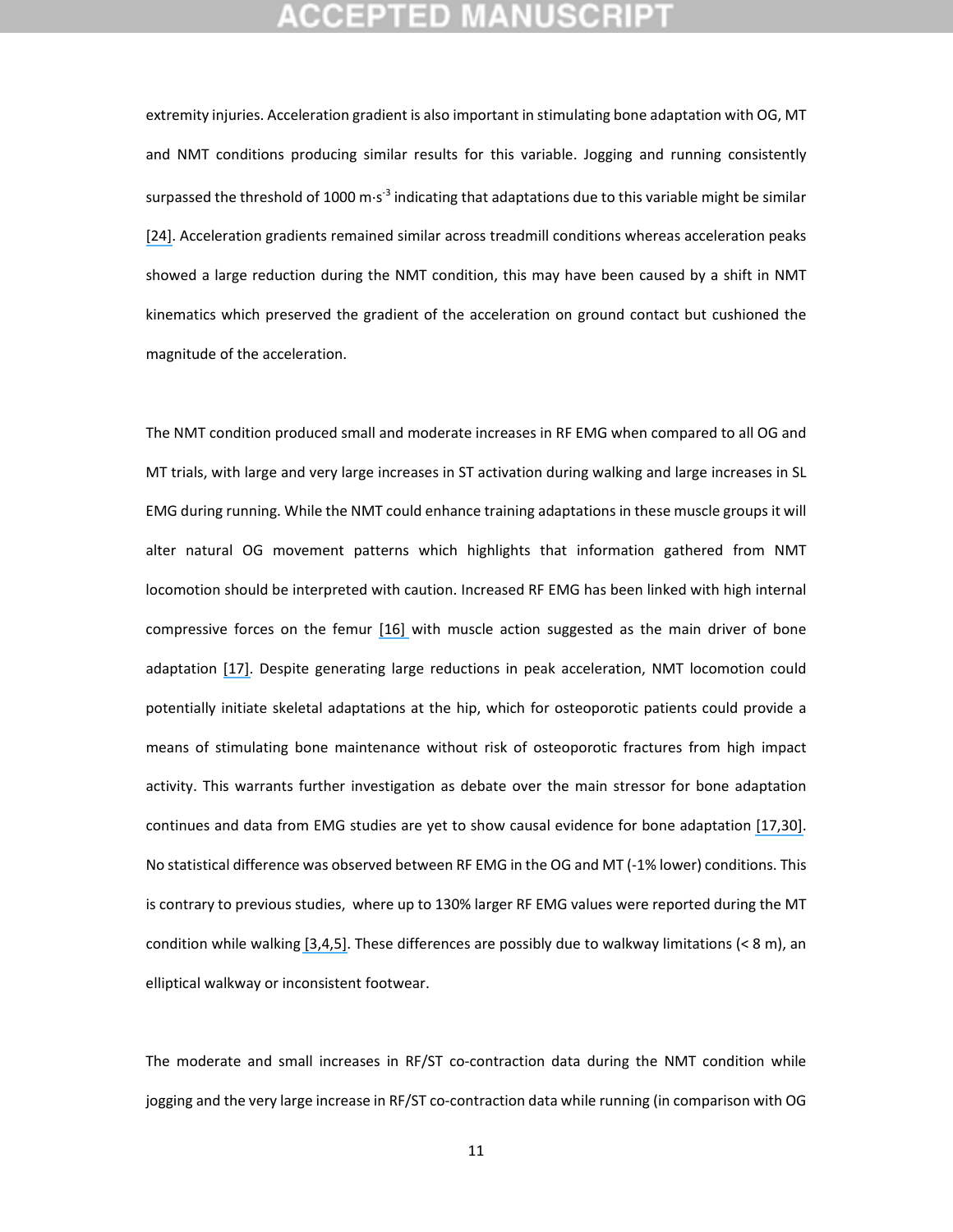and MT conditions) indicates that a proportionally higher RF input was present. The small reductions in TA/SL co-contraction data during the NMT condition implied that a higher SL contribution was present throughout jogging and running trials. OG and MT trials were similar but the NMT appeared to induce higher levels of RF and SL stress with the exception of walking trials, which indicates that different jogging and running techniques are required to match OG velocities. This suggests that the NMT creates large to very large reductions in cycle times and therefore increases step frequency in order to match OG and MT velocities. This would also question the similarity of NMT locomotion and OG locomotion.

#### *Limitations*

Direction of force transfer is difficult to ascertain with skin mounted accelerometers due to orientation of the tibia, although few alternatives permit acceleration recording over multiple cycles during overground locomotion [\[18\].](https://www.researchgate.net/publication/5478635_Test-Retest_Reliability_and_Minimal_Clinical_Change_Determination_for_3-Dimensional_Tibial_and_Femoral_Accelerations_During_Treadmill_Walking_in_Knee_Osteoarthritis_Patients?el=1_x_8&enrichId=rgreq-d792737d95dfc5df4f76784638a03048-XXX&enrichSource=Y292ZXJQYWdlOzMwNDUzMjQ2ODtBUzozODAwNzg5NzEyMTE3OTBAMTQ2NzYyOTI5Njc4NQ==) One familiarisation session on the NMT may be insufficient, two familiarisations could be optimal [\[31\].](https://www.researchgate.net/publication/6134290_The_reliability_of_physiological_and_performance_measures_during_simulated_team-sport_running_on_a_non-motorised_treadmill?el=1_x_8&enrichId=rgreq-d792737d95dfc5df4f76784638a03048-XXX&enrichSource=Y292ZXJQYWdlOzMwNDUzMjQ2ODtBUzozODAwNzg5NzEyMTE3OTBAMTQ2NzYyOTI5Njc4NQ==) However, previous studies did not use only constant velocities which might negate the need for extra familiarisation, particularly as one familiarisation session has shown good reliability [32] and that participants all sufficiently met target velocities during familiarisation. High inter and intra participant variability for EMG was present, likely due to individual walking, jogging and running techniques which was expected, yet unavoidable.

#### *Conclusion*

In summary, the NMT generates large reductions in tibial acceleration, large to very large increases in step frequency and small to very large increases in muscular activation when compared to OG and MT locomotion. The reduction in tibial accelerations during NMT locomotion might reduce osteogenic adaptation, although could better suit individuals avoiding high impact exercise due to ongoing rehabilitation for lower limb injuries. The greater EMG response to NMT locomotion could indicate a higher training stimulus and higher internal compressive forces on the skeletal system which has been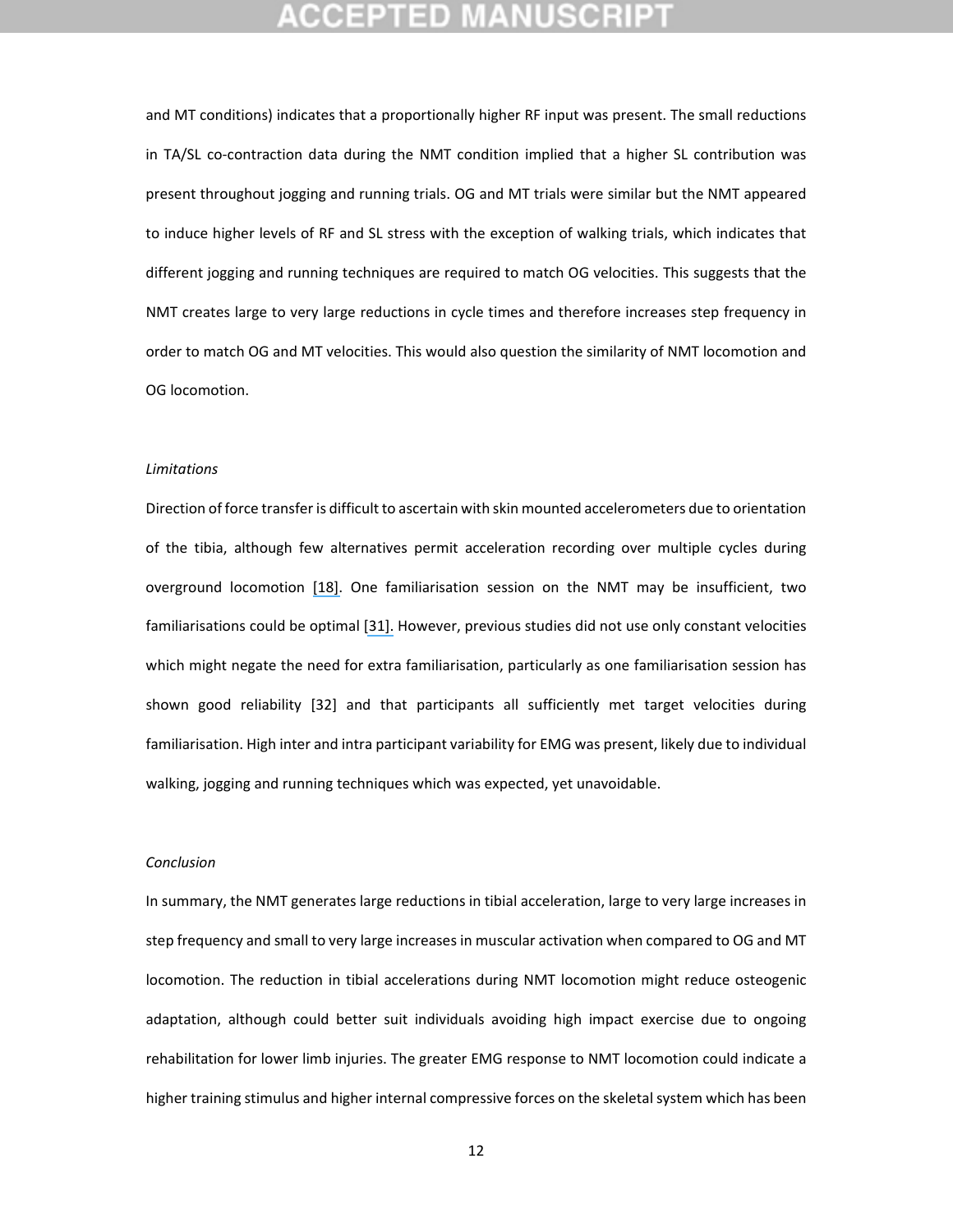# **ACCEPTED MANUSCRIP**

suggested to create a larger osteogenic stimulus, although this would require further investigation

due to insufficient causal evidence for higher EMG and higher bone remodelling rates.

### **Conflict of interest statement**

The authors report that there are no conflicts of interests.

### **Acknowledgements**

The authors would like to thank Stephen Hayes for his technical assistance.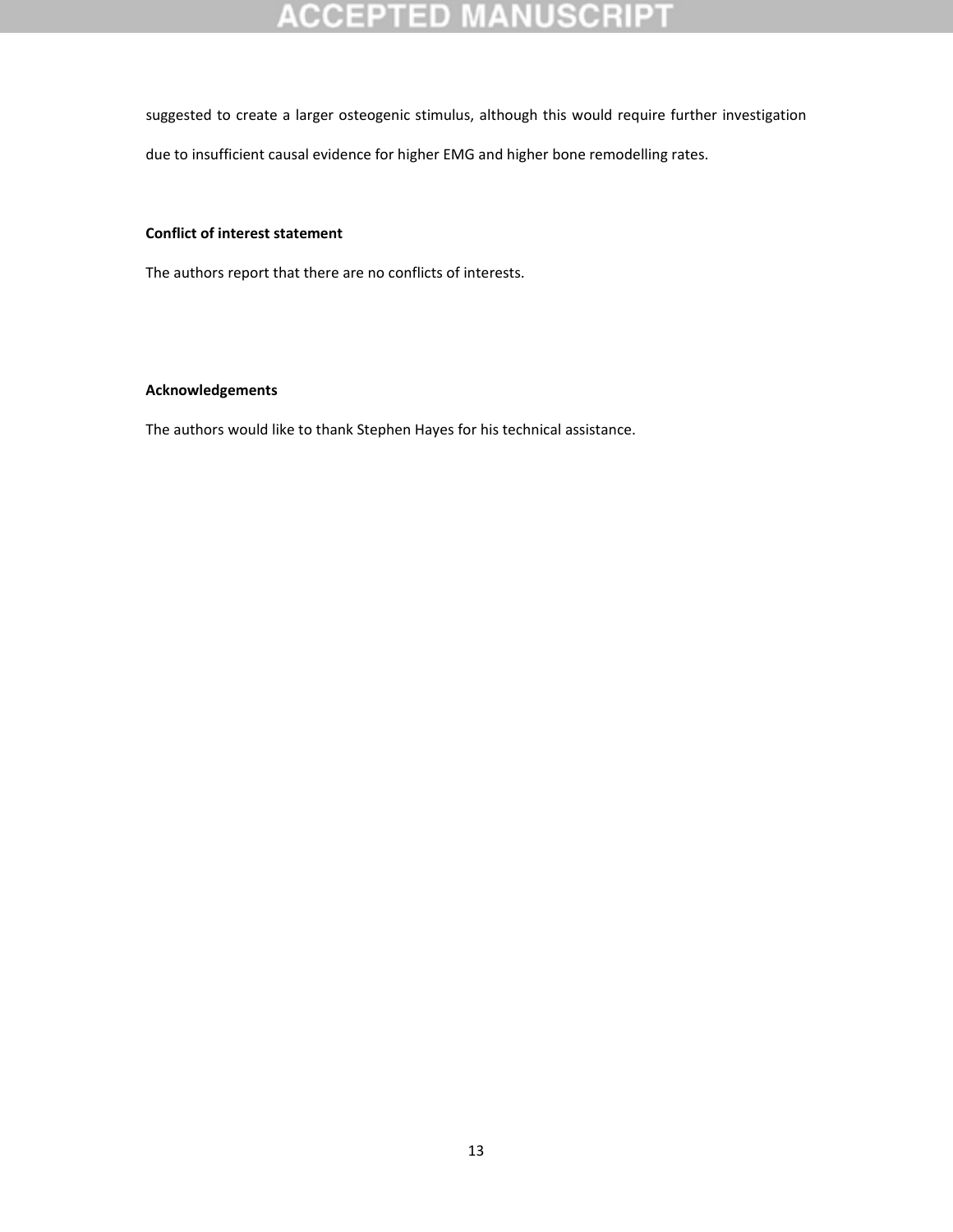## GEPTED

#### **References**

[1] Sinclair J, Richards J, Taylor PJ, Edmundson CJ, Brooks D, Hobbs SJ. Three‐[dimensional](https://www.researchgate.net/publication/235623050_3-D_kinematic_comparison_of_treadmill_and_overground_running?el=1_x_8&enrichId=rgreq-d792737d95dfc5df4f76784638a03048-XXX&enrichSource=Y292ZXJQYWdlOzMwNDUzMjQ2ODtBUzozODAwNzg5NzEyMTE3OTBAMTQ2NzYyOTI5Njc4NQ==) kinematic comparison of treadmill and overground running. Sport Biomech [2013;12:272–82.](https://www.researchgate.net/publication/235623050_3-D_kinematic_comparison_of_treadmill_and_overground_running?el=1_x_8&enrichId=rgreq-d792737d95dfc5df4f76784638a03048-XXX&enrichSource=Y292ZXJQYWdlOzMwNDUzMjQ2ODtBUzozODAwNzg5NzEyMTE3OTBAMTQ2NzYyOTI5Njc4NQ==)

[2] Riley PO, Paolini G, Croce U Della, Paylo KW, Kerrigan DC. A kinematic and kinetic [comparison](https://www.researchgate.net/publication/6882769_A_kinematic_and_kinetic_comparison_of_overground_and_treadmill_walking_in_healthy_subjects?el=1_x_8&enrichId=rgreq-d792737d95dfc5df4f76784638a03048-XXX&enrichSource=Y292ZXJQYWdlOzMwNDUzMjQ2ODtBUzozODAwNzg5NzEyMTE3OTBAMTQ2NzYyOTI5Njc4NQ==) of overground and treadmill walking in healthy subjects. Gait Posture [2007;26:17–24.](https://www.researchgate.net/publication/6882769_A_kinematic_and_kinetic_comparison_of_overground_and_treadmill_walking_in_healthy_subjects?el=1_x_8&enrichId=rgreq-d792737d95dfc5df4f76784638a03048-XXX&enrichSource=Y292ZXJQYWdlOzMwNDUzMjQ2ODtBUzozODAwNzg5NzEyMTE3OTBAMTQ2NzYyOTI5Njc4NQ==)

[3] Prosser LA, Stanley CJ, Norman TL, Park HS, Damiano DL. [Comparison](https://www.researchgate.net/publication/49737711_Comparison_of_elliptical_training_stationary_cycling_treadmill_walking_and_overground_walking_Electromyographic_patterns?el=1_x_8&enrichId=rgreq-d792737d95dfc5df4f76784638a03048-XXX&enrichSource=Y292ZXJQYWdlOzMwNDUzMjQ2ODtBUzozODAwNzg5NzEyMTE3OTBAMTQ2NzYyOTI5Njc4NQ==) of elliptical training, stationary cycling, treadmill walking and overground walking. [Electromyographic](https://www.researchgate.net/publication/49737711_Comparison_of_elliptical_training_stationary_cycling_treadmill_walking_and_overground_walking_Electromyographic_patterns?el=1_x_8&enrichId=rgreq-d792737d95dfc5df4f76784638a03048-XXX&enrichSource=Y292ZXJQYWdlOzMwNDUzMjQ2ODtBUzozODAwNzg5NzEyMTE3OTBAMTQ2NzYyOTI5Njc4NQ==) patterns. Gait Posture [2011;33:244–50.](https://www.researchgate.net/publication/49737711_Comparison_of_elliptical_training_stationary_cycling_treadmill_walking_and_overground_walking_Electromyographic_patterns?el=1_x_8&enrichId=rgreq-d792737d95dfc5df4f76784638a03048-XXX&enrichSource=Y292ZXJQYWdlOzMwNDUzMjQ2ODtBUzozODAwNzg5NzEyMTE3OTBAMTQ2NzYyOTI5Njc4NQ==)

[4] Lee SJ, Hidler J. [Biomechanics](https://www.researchgate.net/publication/5798617_Biomechanics_of_overground_vs_treadmill_walking_in_healthy_individuals?el=1_x_8&enrichId=rgreq-d792737d95dfc5df4f76784638a03048-XXX&enrichSource=Y292ZXJQYWdlOzMwNDUzMjQ2ODtBUzozODAwNzg5NzEyMTE3OTBAMTQ2NzYyOTI5Njc4NQ==) of overground vs. treadmill walking in healthy individuals. J Appl Physiol [2008;104:747–55.](https://www.researchgate.net/publication/5798617_Biomechanics_of_overground_vs_treadmill_walking_in_healthy_individuals?el=1_x_8&enrichId=rgreq-d792737d95dfc5df4f76784638a03048-XXX&enrichSource=Y292ZXJQYWdlOzMwNDUzMjQ2ODtBUzozODAwNzg5NzEyMTE3OTBAMTQ2NzYyOTI5Njc4NQ==)

[5] Murray MP, Spurr GB, Sepic SB, Gardner GM, [Mollinger](https://www.researchgate.net/publication/19130523_Treadmill_vs_floor_walking_Kinematics_electromyogram_and_heart_rate?el=1_x_8&enrichId=rgreq-d792737d95dfc5df4f76784638a03048-XXX&enrichSource=Y292ZXJQYWdlOzMwNDUzMjQ2ODtBUzozODAwNzg5NzEyMTE3OTBAMTQ2NzYyOTI5Njc4NQ==) L a. Treadmill vs. floor walking: kinematics, [electromyogram,](https://www.researchgate.net/publication/19130523_Treadmill_vs_floor_walking_Kinematics_electromyogram_and_heart_rate?el=1_x_8&enrichId=rgreq-d792737d95dfc5df4f76784638a03048-XXX&enrichSource=Y292ZXJQYWdlOzMwNDUzMjQ2ODtBUzozODAwNzg5NzEyMTE3OTBAMTQ2NzYyOTI5Njc4NQ==) and heart rate. J Appl Physiol 1985;59:87–91.

[6] Stevens CJ, Hacene J, [Wellham](https://www.researchgate.net/publication/269414734_The_validity_of_endurance_running_performance_on_the_Curve_3_TM_non-motorised_treadmill?el=1_x_8&enrichId=rgreq-d792737d95dfc5df4f76784638a03048-XXX&enrichSource=Y292ZXJQYWdlOzMwNDUzMjQ2ODtBUzozODAwNzg5NzEyMTE3OTBAMTQ2NzYyOTI5Njc4NQ==) B, Sculley D V., Callister R, Taylor L, et al. The validity of endurance running [performance](https://www.researchgate.net/publication/269414734_The_validity_of_endurance_running_performance_on_the_Curve_3_TM_non-motorised_treadmill?el=1_x_8&enrichId=rgreq-d792737d95dfc5df4f76784638a03048-XXX&enrichSource=Y292ZXJQYWdlOzMwNDUzMjQ2ODtBUzozODAwNzg5NzEyMTE3OTBAMTQ2NzYyOTI5Njc4NQ==) on the Curve 3\n TM\n non-motorised treadmill. J Sports Sci [2015;33:1141–8.](https://www.researchgate.net/publication/269414734_The_validity_of_endurance_running_performance_on_the_Curve_3_TM_non-motorised_treadmill?el=1_x_8&enrichId=rgreq-d792737d95dfc5df4f76784638a03048-XXX&enrichSource=Y292ZXJQYWdlOzMwNDUzMjQ2ODtBUzozODAwNzg5NzEyMTE3OTBAMTQ2NzYyOTI5Njc4NQ==)

[7] Highton JM, Lamb KL, Twist C, Nicholas C. The [Reliability](https://www.researchgate.net/publication/221737188_The_Reliability_and_Validity_of_Short-Distance_Sprint_Performance_Assessed_on_a_Nonmotorized_Treadmill?el=1_x_8&enrichId=rgreq-d792737d95dfc5df4f76784638a03048-XXX&enrichSource=Y292ZXJQYWdlOzMwNDUzMjQ2ODtBUzozODAwNzg5NzEyMTE3OTBAMTQ2NzYyOTI5Njc4NQ==) and Validity of Short‐Distance Sprint Performance Assessed on a Nonmotorized Treadmill. J Strength Cond Res [2012;26:458–65.](https://www.researchgate.net/publication/221737188_The_Reliability_and_Validity_of_Short-Distance_Sprint_Performance_Assessed_on_a_Nonmotorized_Treadmill?el=1_x_8&enrichId=rgreq-d792737d95dfc5df4f76784638a03048-XXX&enrichSource=Y292ZXJQYWdlOzMwNDUzMjQ2ODtBUzozODAwNzg5NzEyMTE3OTBAMTQ2NzYyOTI5Njc4NQ==)

[8] Janaudis‐Ferreira T, Sundelin G, Wadell K. Comparison of the 6‐minute walk distance test performed on a non‐motorised treadmill and in a corridor in healthy elderly subjects. Physiotherapy 2010;96:234–9.

[9] Garber CE, Blissmer B, Deschenes MR, Franklin B a., Lamonte MJ, Lee IM, et al. Quantity and quality of exercise for developing and maintaining cardiorespiratory, musculoskeletal, and neuromotor fitness in apparently healthy adults: Guidance for prescribing exercise. Med Sci Sports Exerc 2011;43:1334–59.

[10] Hespanhol Junior LC, Pillay JD, van Mechelen W, Verhagen E. Meta‐Analyses of the Effects of Habitual Running on Indices of Health in Physically Inactive Adults. Sport Med 2015;45:1455–68.

14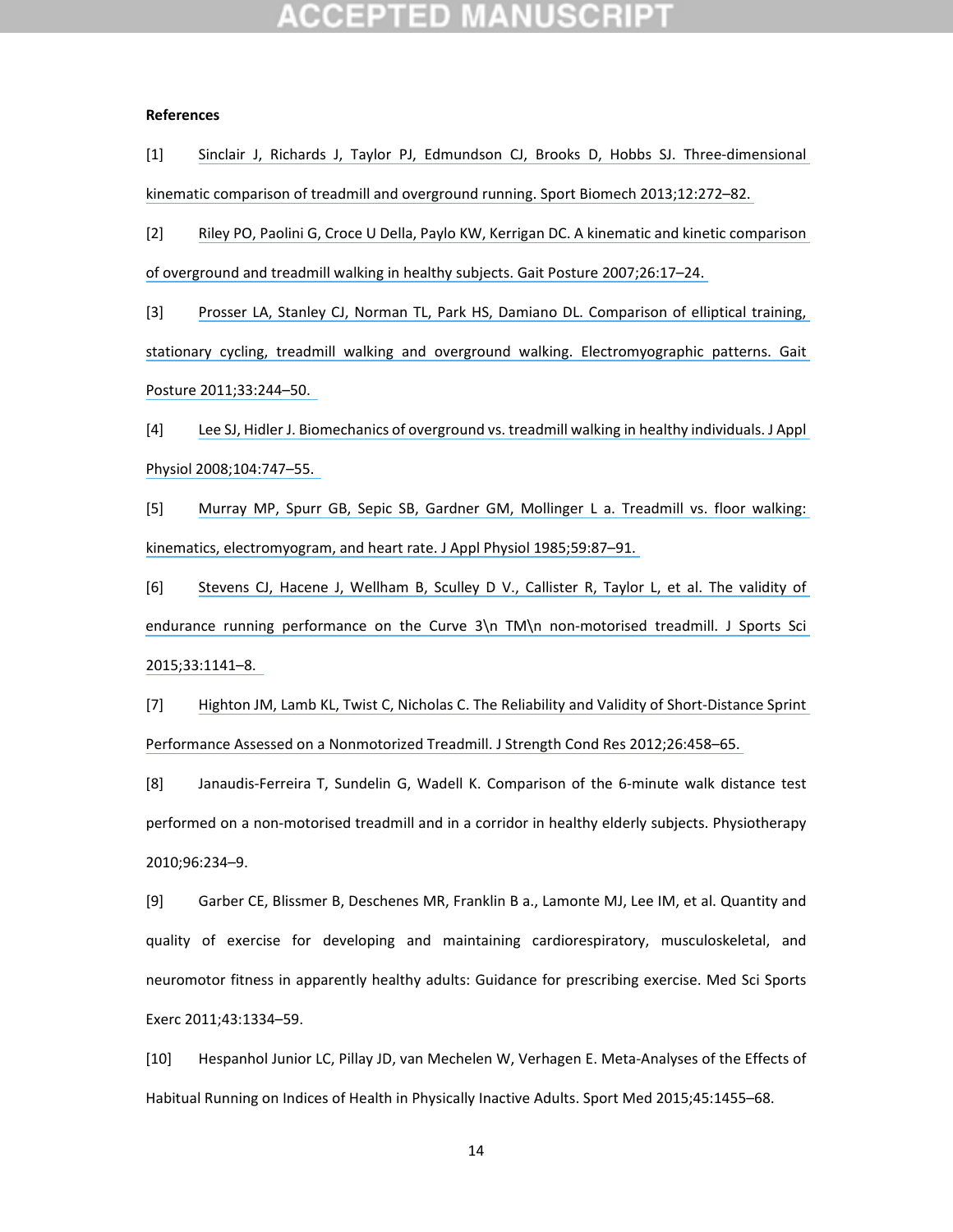# TED

[11] NHS. Physical Activity Guidelines for Adults, http://www.nhs.uk/Livewell/fitness/Pages/physical‐activity‐guidelines‐for‐adults.aspx [Accessed 15.12.15]

[12] Kohrt WM, Bloomfield S a., Little KD, Nelson ME, Yingling VR. Physical Activity and Bone Health. Med Sci Sport Exerc 2004;36:1985–96.

[13] Brooke‐Wavell K, Jones PRM, Hardman AE. Brisk walking reduces calcaneal bone loss in post‐ menopausal women. Clin Sci 1997;92:75–80.

[14] Martyn‐St James M, Carroll S. Meta‐analysis of walking for preservation of bone mineral density in postmenopausal women. Bone 2008;43:521–31.

[15] Vainionpää A, [Korpelainen](https://www.researchgate.net/publication/6657878_Effect_of_impact_exercise_and_its_intensity_on_bone_geometry_at_weight-bearing_tibia_and_femur?el=1_x_8&enrichId=rgreq-d792737d95dfc5df4f76784638a03048-XXX&enrichSource=Y292ZXJQYWdlOzMwNDUzMjQ2ODtBUzozODAwNzg5NzEyMTE3OTBAMTQ2NzYyOTI5Njc4NQ==) R, Sievänen H, Vihriälä E, Leppäluoto J, Jämsä T. Effect of impact exercise and its intensity on bone geometry at weight‐bearing tibia and femur. Bone [2007;40:604–11.](https://www.researchgate.net/publication/6657878_Effect_of_impact_exercise_and_its_intensity_on_bone_geometry_at_weight-bearing_tibia_and_femur?el=1_x_8&enrichId=rgreq-d792737d95dfc5df4f76784638a03048-XXX&enrichSource=Y292ZXJQYWdlOzMwNDUzMjQ2ODtBUzozODAwNzg5NzEyMTE3OTBAMTQ2NzYyOTI5Njc4NQ==)

[16] Bassey EJ, Littlewood JJ, Taylor SJG. Relations between [compressive](https://www.researchgate.net/publication/14098146_Relations_between_compressive_axial_forces_in_an_instrumented_massive_femoral_implant_ground_reaction_forces_and_integrated_electromyographs_from_vastus_lateralis_during_various_) axial forces in an instrumented massive femoral implant, ground reaction forces, and integrated [electromyographs](https://www.researchgate.net/publication/14098146_Relations_between_compressive_axial_forces_in_an_instrumented_massive_femoral_implant_ground_reaction_forces_and_integrated_electromyographs_from_vastus_lateralis_during_various_) from vastus lateralis during various "osteogenic" exercises. J Biomech [1997;30:213–23.](https://www.researchgate.net/publication/14098146_Relations_between_compressive_axial_forces_in_an_instrumented_massive_femoral_implant_ground_reaction_forces_and_integrated_electromyographs_from_vastus_lateralis_during_various_)

[17] Robling AG. Is bone's response to [mechanical](https://www.researchgate.net/publication/26879368_Is_Bone) signals dominated by muscle forces? Med Sci Sports Exerc [2009;41:2044–9.](https://www.researchgate.net/publication/26879368_Is_Bone)

[18] Turcot K, Aissaoui R, Boivin K, [Hagemeister](https://www.researchgate.net/publication/5478635_Test-Retest_Reliability_and_Minimal_Clinical_Change_Determination_for_3-Dimensional_Tibial_and_Femoral_Accelerations_During_Treadmill_Walking_in_Knee_Osteoarthritis_Patients?el=1_x_8&enrichId=rgreq-d792737d95dfc5df4f76784638a03048-XXX&enrichSource=Y292ZXJQYWdlOzMwNDUzMjQ2ODtBUzozODAwNzg5NzEyMTE3OTBAMTQ2NzYyOTI5Njc4NQ==) N, Pelletier M, de Guise JA. Test‐Retest Reliability and Minimal Clinical Change [Determination](https://www.researchgate.net/publication/5478635_Test-Retest_Reliability_and_Minimal_Clinical_Change_Determination_for_3-Dimensional_Tibial_and_Femoral_Accelerations_During_Treadmill_Walking_in_Knee_Osteoarthritis_Patients?el=1_x_8&enrichId=rgreq-d792737d95dfc5df4f76784638a03048-XXX&enrichSource=Y292ZXJQYWdlOzMwNDUzMjQ2ODtBUzozODAwNzg5NzEyMTE3OTBAMTQ2NzYyOTI5Njc4NQ==) for 3‐Dimensional Tibial and Femoral Accelerations During Treadmill Walking in Knee Osteoarthritis Patients. Arch Phys Med Rehabil [2008;89:732–7.](https://www.researchgate.net/publication/5478635_Test-Retest_Reliability_and_Minimal_Clinical_Change_Determination_for_3-Dimensional_Tibial_and_Femoral_Accelerations_During_Treadmill_Walking_in_Knee_Osteoarthritis_Patients?el=1_x_8&enrichId=rgreq-d792737d95dfc5df4f76784638a03048-XXX&enrichSource=Y292ZXJQYWdlOzMwNDUzMjQ2ODtBUzozODAwNzg5NzEyMTE3OTBAMTQ2NzYyOTI5Njc4NQ==) [19]

Murley GS, Menz HB, Landorf KB, Bird AR. Reliability of lower limb [electromyography](https://www.researchgate.net/publication/38086084_Reliability_of_lower_limb_electromyography_during_overground_walking_A_comparison_of_maximal-_and_sub-maximal_normalisation_techniques?el=1_x_8&enrichId=rgreq-d792737d95dfc5df4f76784638a03048-XXX&enrichSource=Y292ZXJQYWdlOzMwNDUzMjQ2ODtBUzozODAwNzg5NzEyMTE3OTBAMTQ2NzYyOTI5Njc4NQ==) during overground walking: a comparison of maximal‐ and sub‐maximal [normalisation](https://www.researchgate.net/publication/38086084_Reliability_of_lower_limb_electromyography_during_overground_walking_A_comparison_of_maximal-_and_sub-maximal_normalisation_techniques?el=1_x_8&enrichId=rgreq-d792737d95dfc5df4f76784638a03048-XXX&enrichSource=Y292ZXJQYWdlOzMwNDUzMjQ2ODtBUzozODAwNzg5NzEyMTE3OTBAMTQ2NzYyOTI5Njc4NQ==) techniques. J Biomech [2010;43:749–56.](https://www.researchgate.net/publication/38086084_Reliability_of_lower_limb_electromyography_during_overground_walking_A_comparison_of_maximal-_and_sub-maximal_normalisation_techniques?el=1_x_8&enrichId=rgreq-d792737d95dfc5df4f76784638a03048-XXX&enrichSource=Y292ZXJQYWdlOzMwNDUzMjQ2ODtBUzozODAwNzg5NzEyMTE3OTBAMTQ2NzYyOTI5Njc4NQ==)

[20] Mizrahi J, Verbitsky O, Isakov E. Shock [accelerations](https://www.researchgate.net/publication/12711682_Shock_accelerations_and_attenuation_in_downhill_and_level_running?el=1_x_8&enrichId=rgreq-d792737d95dfc5df4f76784638a03048-XXX&enrichSource=Y292ZXJQYWdlOzMwNDUzMjQ2ODtBUzozODAwNzg5NzEyMTE3OTBAMTQ2NzYyOTI5Njc4NQ==) and attenuation in downhill and level running. Clin Biomech [2000;15:15–20.](https://www.researchgate.net/publication/12711682_Shock_accelerations_and_attenuation_in_downhill_and_level_running?el=1_x_8&enrichId=rgreq-d792737d95dfc5df4f76784638a03048-XXX&enrichSource=Y292ZXJQYWdlOzMwNDUzMjQ2ODtBUzozODAwNzg5NzEyMTE3OTBAMTQ2NzYyOTI5Njc4NQ==)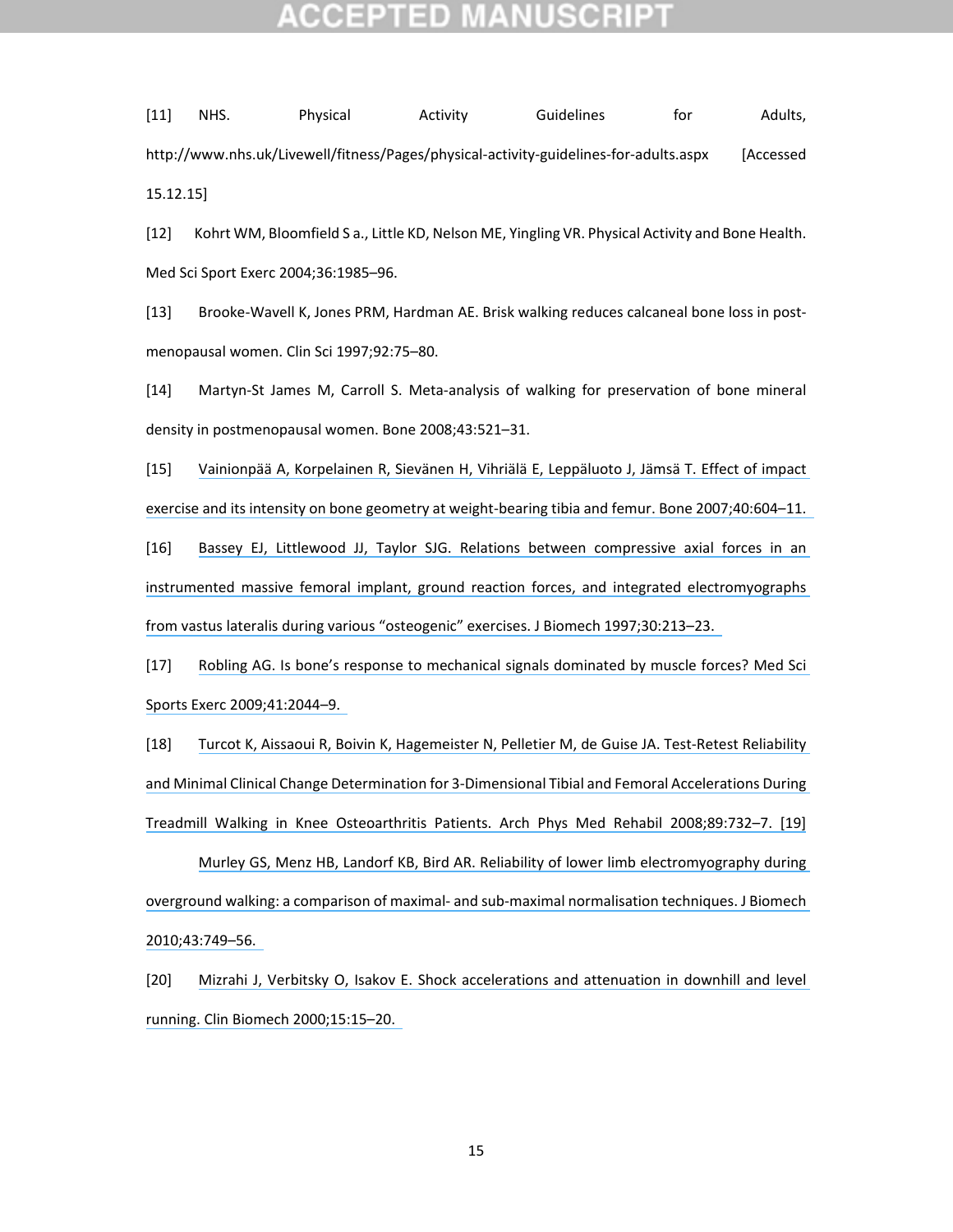[21] Hermens HJ, Freriks B, Merletti R, [Stegeman](https://www.researchgate.net/publication/303802872_European_recommendations_for_surface_electromyography?el=1_x_8&enrichId=rgreq-d792737d95dfc5df4f76784638a03048-XXX&enrichSource=Y292ZXJQYWdlOzMwNDUzMjQ2ODtBUzozODAwNzg5NzEyMTE3OTBAMTQ2NzYyOTI5Njc4NQ==) D, Blok J, Rau G, et al. SENIAM 8 – European recommendations for surface [electromyography.](https://www.researchgate.net/publication/303802872_European_recommendations_for_surface_electromyography?el=1_x_8&enrichId=rgreq-d792737d95dfc5df4f76784638a03048-XXX&enrichSource=Y292ZXJQYWdlOzMwNDUzMjQ2ODtBUzozODAwNzg5NzEyMTE3OTBAMTQ2NzYyOTI5Njc4NQ==) 2nd ed. Enschede: Roessingh Research and [Development;](https://www.researchgate.net/publication/303802872_European_recommendations_for_surface_electromyography?el=1_x_8&enrichId=rgreq-d792737d95dfc5df4f76784638a03048-XXX&enrichSource=Y292ZXJQYWdlOzMwNDUzMjQ2ODtBUzozODAwNzg5NzEyMTE3OTBAMTQ2NzYyOTI5Njc4NQ==) 1999.

[22] Ben Mansour K, Rezzoug N, Gorce P. Analysis of several methods and inertial sensors locations to assess gait parameters in able‐bodied subjects. Gait Posture [2015;42:409–14.](https://www.researchgate.net/publication/281511105_Analysis_of_several_methods_and_inertial_sensors_locations_to_assess_gait_parameters_in_able-bodied_subjects?el=1_x_8&enrichId=rgreq-d792737d95dfc5df4f76784638a03048-XXX&enrichSource=Y292ZXJQYWdlOzMwNDUzMjQ2ODtBUzozODAwNzg5NzEyMTE3OTBAMTQ2NzYyOTI5Njc4NQ==)

[23] Sinclair J, Hobbs SJ, Protheroe L, Edmundson CJ, Greenhalgh A. [Determination](https://www.researchgate.net/publication/235796539_Determination_of_Gait_Events_Using_an_Externally_Mounted_Shank_Accelerometer?el=1_x_8&enrichId=rgreq-d792737d95dfc5df4f76784638a03048-XXX&enrichSource=Y292ZXJQYWdlOzMwNDUzMjQ2ODtBUzozODAwNzg5NzEyMTE3OTBAMTQ2NzYyOTI5Njc4NQ==) of gait events using an externally mounted shank accelerometer. J Appl Biomech [2013;29:118–22.](https://www.researchgate.net/publication/235796539_Determination_of_Gait_Events_Using_an_Externally_Mounted_Shank_Accelerometer?el=1_x_8&enrichId=rgreq-d792737d95dfc5df4f76784638a03048-XXX&enrichSource=Y292ZXJQYWdlOzMwNDUzMjQ2ODtBUzozODAwNzg5NzEyMTE3OTBAMTQ2NzYyOTI5Njc4NQ==)

[24] Heikkinen R, Vihriälä E, Vainionpää A, Korpelainen R, Jämsä T. [Acceleration](https://www.researchgate.net/publication/51381640_Acceleration_slope_of_exercise-induced_impacts_is_a_determinant_of_changes_in_bone_density?el=1_x_8&enrichId=rgreq-d792737d95dfc5df4f76784638a03048-XXX&enrichSource=Y292ZXJQYWdlOzMwNDUzMjQ2ODtBUzozODAwNzg5NzEyMTE3OTBAMTQ2NzYyOTI5Njc4NQ==) slope of exercise‐ induced impacts is a determinant of changes in bone density. J Biomech [2007;40:2967–74.](https://www.researchgate.net/publication/51381640_Acceleration_slope_of_exercise-induced_impacts_is_a_determinant_of_changes_in_bone_density?el=1_x_8&enrichId=rgreq-d792737d95dfc5df4f76784638a03048-XXX&enrichSource=Y292ZXJQYWdlOzMwNDUzMjQ2ODtBUzozODAwNzg5NzEyMTE3OTBAMTQ2NzYyOTI5Njc4NQ==)

[25] Kellis E, Kouvelioti V. Agonist versus [antagonist](https://www.researchgate.net/publication/5954902_Agonist_versus_antagonist_muscle_fatigue_effects_on_thigh_muscle_activity_and_vertical_ground_reaction_during_drop_landing?el=1_x_8&enrichId=rgreq-d792737d95dfc5df4f76784638a03048-XXX&enrichSource=Y292ZXJQYWdlOzMwNDUzMjQ2ODtBUzozODAwNzg5NzEyMTE3OTBAMTQ2NzYyOTI5Njc4NQ==) muscle fatigue effects on thigh muscle activity and vertical ground reaction during drop landing. J Electromyogr Kinesiol [2009;19:55–64.](https://www.researchgate.net/publication/5954902_Agonist_versus_antagonist_muscle_fatigue_effects_on_thigh_muscle_activity_and_vertical_ground_reaction_during_drop_landing?el=1_x_8&enrichId=rgreq-d792737d95dfc5df4f76784638a03048-XXX&enrichSource=Y292ZXJQYWdlOzMwNDUzMjQ2ODtBUzozODAwNzg5NzEyMTE3OTBAMTQ2NzYyOTI5Njc4NQ==)

[26] Hopkins WG. [Spreadsheets](https://www.researchgate.net/publication/285914670_Spreadsheets_for_analysis_of_controlled_trials_with_adjustment_for_a_subject_characteristic?el=1_x_8&enrichId=rgreq-d792737d95dfc5df4f76784638a03048-XXX&enrichSource=Y292ZXJQYWdlOzMwNDUzMjQ2ODtBUzozODAwNzg5NzEyMTE3OTBAMTQ2NzYyOTI5Njc4NQ==) for analysis of controlled trials with adjustment for a predictor. Sportscience 2006;10:46‐50.

[27] Cliff N. Ordinal methods for behavioral data analysis. Routledge 1996.

[28] Kluitenberg B, Bredeweg SW, Zijlstra S, Zijlstra W, Buist I. [Comparison](https://www.researchgate.net/publication/233787216_Comparison_of_vertical_ground_reaction_forces_during_overground_and_treadmill_running_A_validation_study?el=1_x_8&enrichId=rgreq-d792737d95dfc5df4f76784638a03048-XXX&enrichSource=Y292ZXJQYWdlOzMwNDUzMjQ2ODtBUzozODAwNzg5NzEyMTE3OTBAMTQ2NzYyOTI5Njc4NQ==) of vertical ground reaction forces during overground and treadmill running. A validation study. BMC [Musculoskelet](https://www.researchgate.net/publication/233787216_Comparison_of_vertical_ground_reaction_forces_during_overground_and_treadmill_running_A_validation_study?el=1_x_8&enrichId=rgreq-d792737d95dfc5df4f76784638a03048-XXX&enrichSource=Y292ZXJQYWdlOzMwNDUzMjQ2ODtBUzozODAwNzg5NzEyMTE3OTBAMTQ2NzYyOTI5Njc4NQ==) Disord [2012;13:235.](https://www.researchgate.net/publication/233787216_Comparison_of_vertical_ground_reaction_forces_during_overground_and_treadmill_running_A_validation_study?el=1_x_8&enrichId=rgreq-d792737d95dfc5df4f76784638a03048-XXX&enrichSource=Y292ZXJQYWdlOzMwNDUzMjQ2ODtBUzozODAwNzg5NzEyMTE3OTBAMTQ2NzYyOTI5Njc4NQ==)

[29] Wood CM, Kipp K. Use of audio biofeedback to reduce tibial impact [accelerations](https://www.researchgate.net/publication/261218559_Use_of_audio_biofeedback_to_reduce_tibial_impact_accelerations_during_running?el=1_x_8&enrichId=rgreq-d792737d95dfc5df4f76784638a03048-XXX&enrichSource=Y292ZXJQYWdlOzMwNDUzMjQ2ODtBUzozODAwNzg5NzEyMTE3OTBAMTQ2NzYyOTI5Njc4NQ==) during running. J Biomech [2014;47:1739–41.](https://www.researchgate.net/publication/261218559_Use_of_audio_biofeedback_to_reduce_tibial_impact_accelerations_during_running?el=1_x_8&enrichId=rgreq-d792737d95dfc5df4f76784638a03048-XXX&enrichSource=Y292ZXJQYWdlOzMwNDUzMjQ2ODtBUzozODAwNzg5NzEyMTE3OTBAMTQ2NzYyOTI5Njc4NQ==)

[30] Judex S, Carlson KJ. Is bone's response to mechanical signals dominated by [gravitational](https://www.researchgate.net/publication/26879369_Is_Bone) loading? Med Sci Sports Exerc [2009;41:2037–43.](https://www.researchgate.net/publication/26879369_Is_Bone)

[31] Sirotic AC, Coutts AJ. The reliability of physiological and [performance](https://www.researchgate.net/publication/6134290_The_reliability_of_physiological_and_performance_measures_during_simulated_team-sport_running_on_a_non-motorised_treadmill?el=1_x_8&enrichId=rgreq-d792737d95dfc5df4f76784638a03048-XXX&enrichSource=Y292ZXJQYWdlOzMwNDUzMjQ2ODtBUzozODAwNzg5NzEyMTE3OTBAMTQ2NzYyOTI5Njc4NQ==) measures during simulated team-sport running on a non-motorised treadmill. J Sci Med Sport 2008;11:500-9.

[32] Tofari PJ, Mclean BD, Kemp J, Cormack S. A Self-Paced Intermittent Protocol on a Non-Motorised Treadmill : A Reliable Alternative to Assessing Team‐Sport Running Performance. J Sport Sci Med 2015:62–8.

16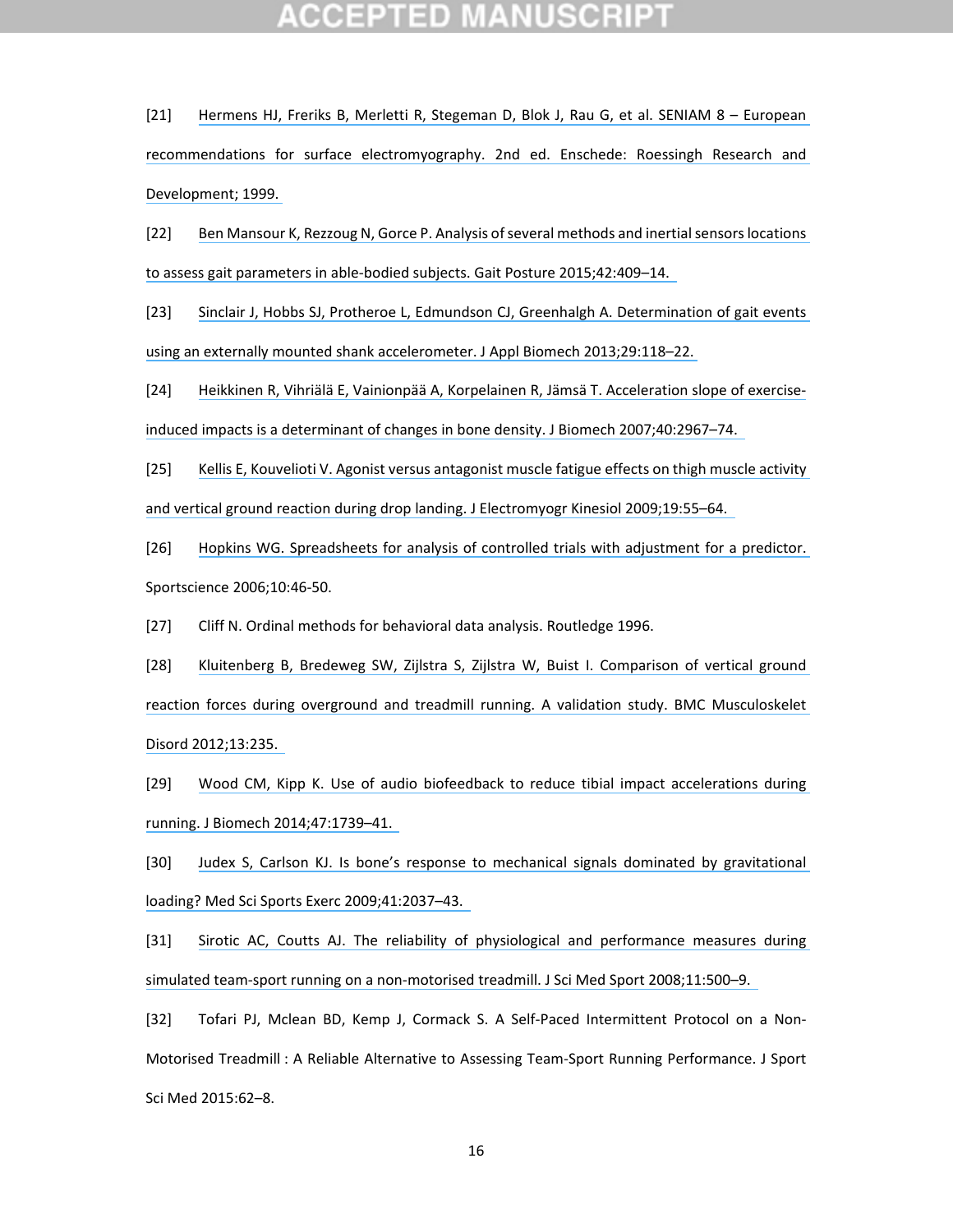# **ACCEPTED MANUSCRIPT**







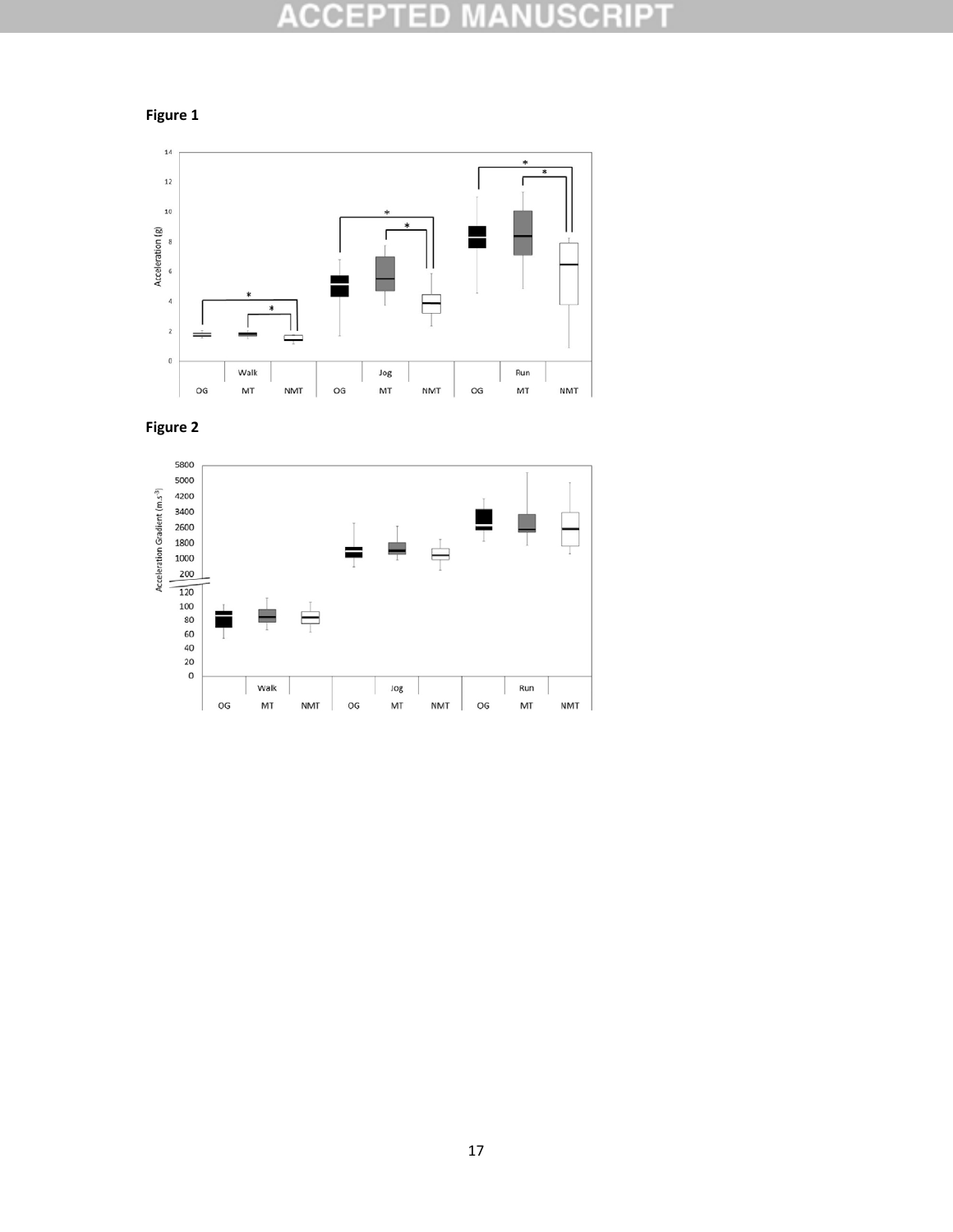# **ACCEPTED MANUSCRIPT**



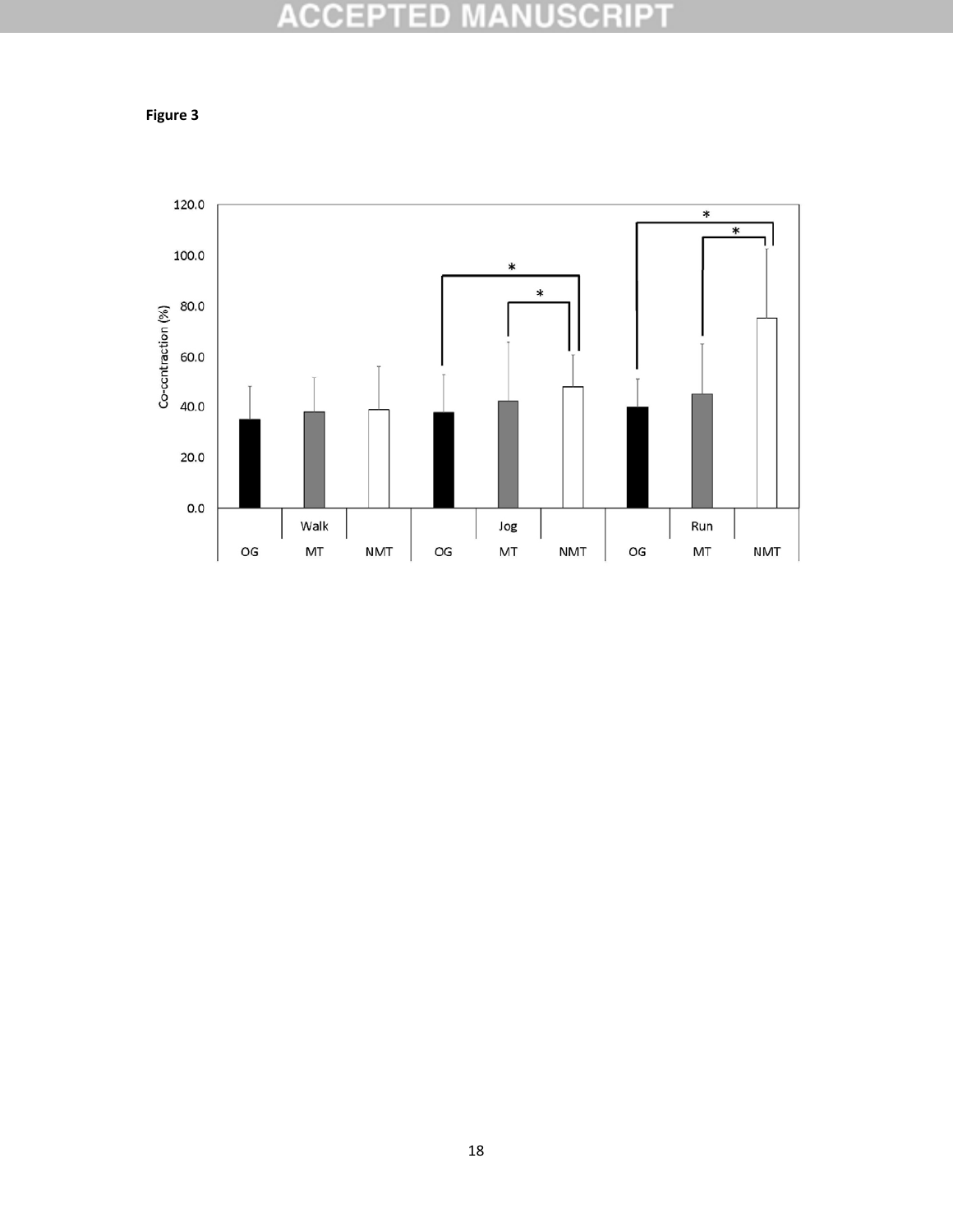# **ACCEPTED MANUSCRIPT**

**Figure 4**